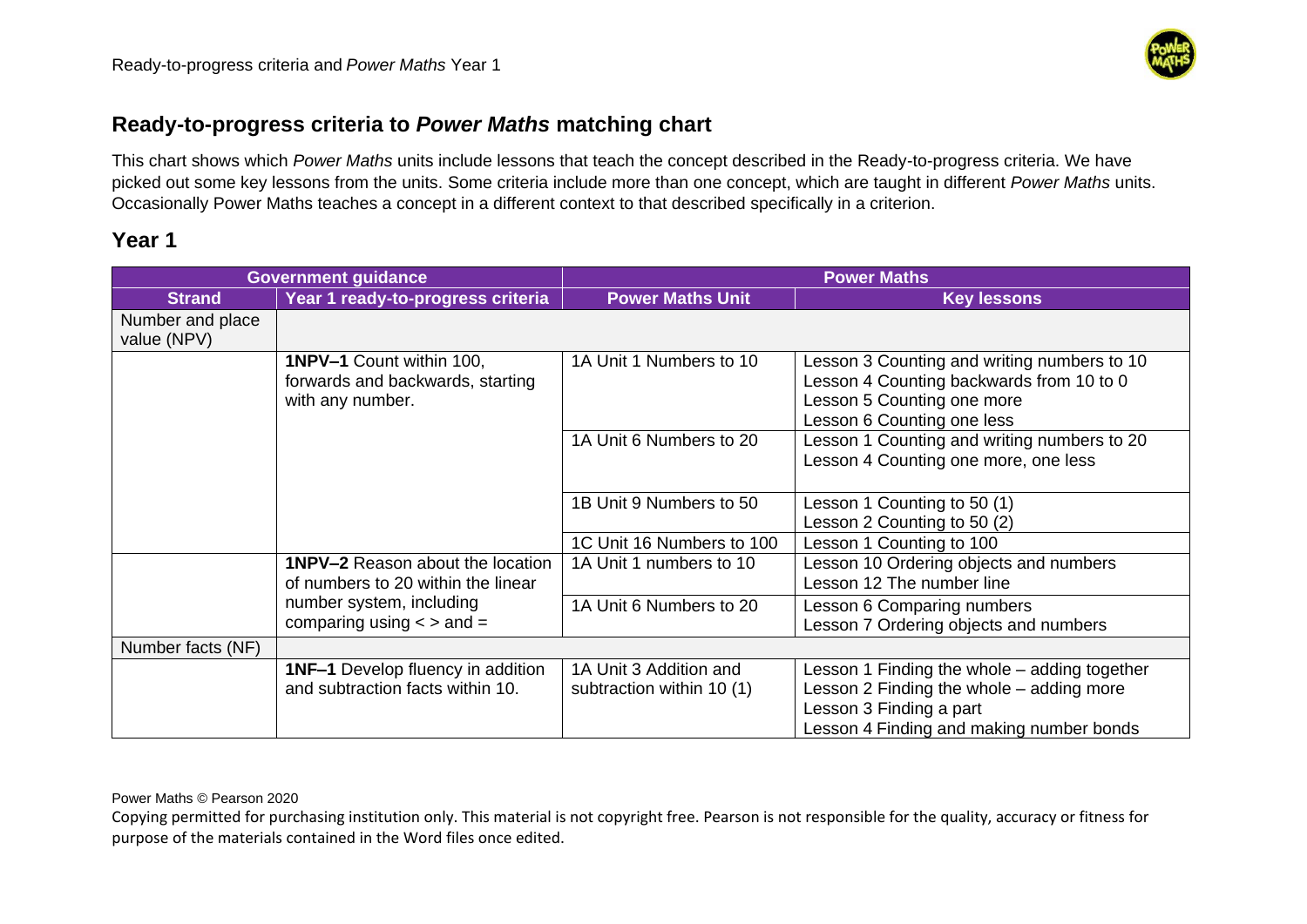

| subtraction within 10 (2)<br>(2) | Lesson 6 Related facts – addition and subtraction |
|----------------------------------|---------------------------------------------------|
|----------------------------------|---------------------------------------------------|

|                                  | <b>1NF-2 Count forwards and</b><br>backwards in multiples of 2, 5 and                                                                     | 1B Unit 9 Numbers to 50                             | Lesson 8 Counting in 2s<br>Lesson 9 Counting in 5s                                                                                                                                                                                                             |
|----------------------------------|-------------------------------------------------------------------------------------------------------------------------------------------|-----------------------------------------------------|----------------------------------------------------------------------------------------------------------------------------------------------------------------------------------------------------------------------------------------------------------------|
|                                  | 10, up to 10 multiples, beginning<br>with any multiple, and count<br>forwards and backwards through<br>the odd numbers.                   | 1C Unit 12 Multiplication                           | Lesson 1 Counting in 10s, 5s and 2s                                                                                                                                                                                                                            |
| Addition and<br>subtraction (AS) |                                                                                                                                           |                                                     |                                                                                                                                                                                                                                                                |
|                                  | 1AS-1 Compose numbers to 10<br>from 2 parts, and partition numbers<br>to 10 into parts, including<br>recognising odd and even<br>numbers. | 1A Unit 2 Part-whole within<br>10                   | Lesson 1 The part-whole model (1)<br>Lesson 2 The part-whole model (2)<br>Lesson 3 Related facts - number bonds                                                                                                                                                |
|                                  | <b>1AS-2</b> Read, write and interpret<br>equations containing addition $(+)$ ,                                                           | 1A Unit 2 Part-whole within<br>10                   | Lesson 4 Finding number bonds                                                                                                                                                                                                                                  |
|                                  | subtraction $(-)$ and equals $(=)$<br>symbols, and relate additive<br>expressions and equations to real-                                  | 1A Unit 3 Addition and<br>subtraction within 10 (1) | Lesson 5 Finding addition facts<br>Lesson 6 Solving word problems - addition                                                                                                                                                                                   |
|                                  | life contexts.                                                                                                                            | 1A Unit 4 Addition and<br>subtraction within 10 (2) | Lesson 1 Subtraction – how many are left (1)<br>Lesson 2 Subtraction - how many are left (2)<br>Lesson 8 Subtraction - finding the difference<br>Lesson 9 Solving word problems - subtraction<br>Lesson 12 Solving word problems - addition and<br>subtraction |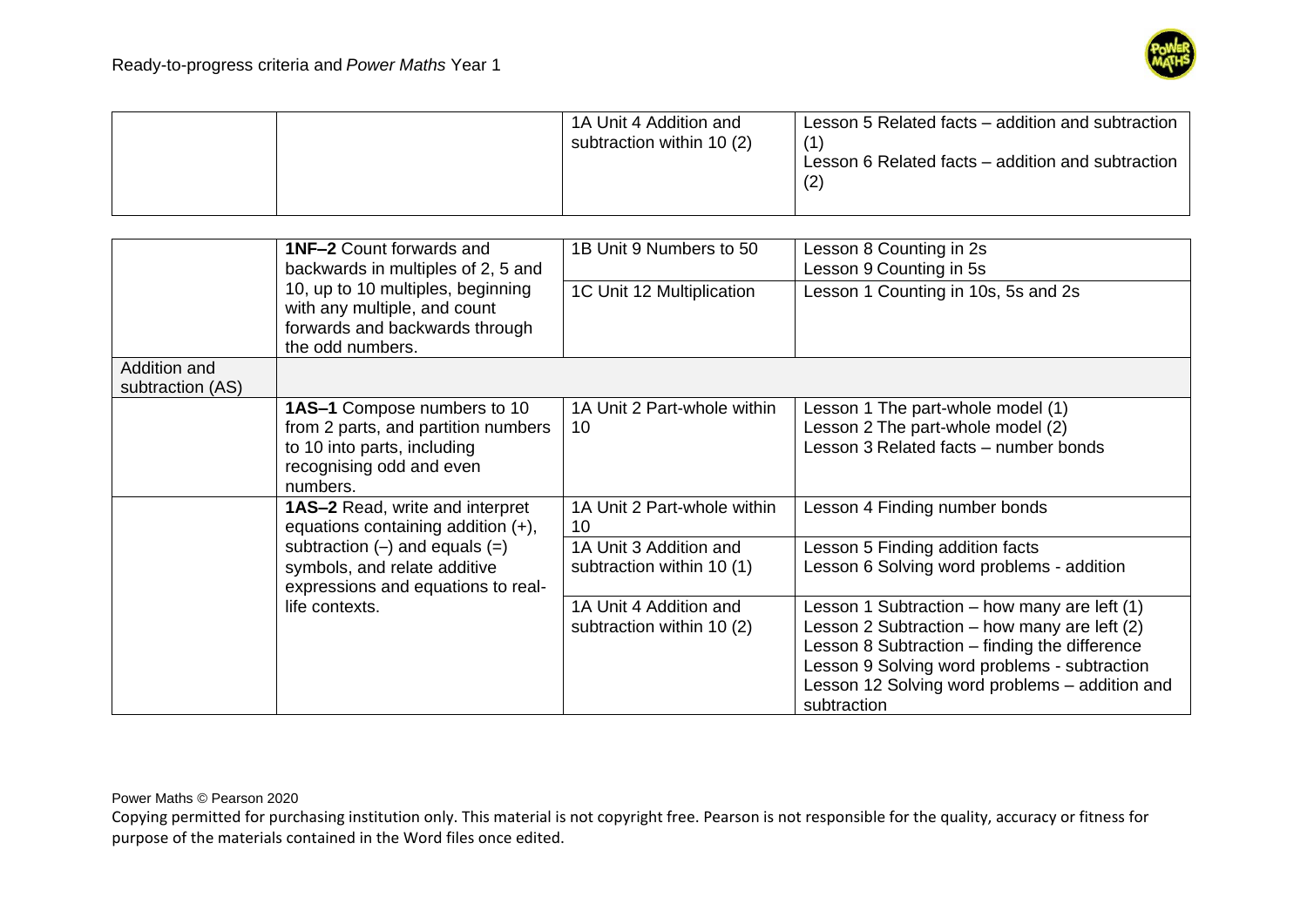

|              |                                                                                                                                                                                             | 1B Unit 7 Addition within 20  | Lessons 1 Add by counting on<br>Lesson 2 Adding ones<br>Lesson 3 Finding number bonds<br>Lesson 4 Add by making 10 (1)<br>Lesson 5 Add by making 10 (2)                  |
|--------------|---------------------------------------------------------------------------------------------------------------------------------------------------------------------------------------------|-------------------------------|--------------------------------------------------------------------------------------------------------------------------------------------------------------------------|
|              |                                                                                                                                                                                             | 1B Unit 8 Subtraction within  | Solving word problems - addition<br>Lesson 1 Subtracting ones                                                                                                            |
|              |                                                                                                                                                                                             | 20                            | Lesson 2 subtracting tens and ones<br>Lesson 5 Solving word and picture problems -                                                                                       |
|              |                                                                                                                                                                                             |                               | subtraction                                                                                                                                                              |
|              |                                                                                                                                                                                             |                               | Lesson 6 Addition and subtraction facts to 20<br>Lesson 8 Solving word and picture problems -<br>addition and subtraction                                                |
|              |                                                                                                                                                                                             | 1B Unit 9 Numbers to 50       | Lesson 10 Solving word problems - addition and<br>subtraction (1)                                                                                                        |
|              |                                                                                                                                                                                             |                               | Lesson 11 Solving word problems - addition and<br>subtraction (2)                                                                                                        |
| Geometry (G) |                                                                                                                                                                                             |                               |                                                                                                                                                                          |
|              | 1G-1 Recognise common 2D and<br>3D shapes presented in different<br>orientations, and know that<br>rectangles, triangles, cuboids and<br>pyramids are not always similar to<br>one another. | 1A Unit 5 2D and 3D<br>shapes | Lesson 1 Naming 3D shapes (1)<br>Lesson 2 Naming 3D shapes (2)<br>Lesson 3 Naming 2D shapes (1)<br>Lesson 4 Naming 2D shapes (2)<br>Lesson 5 Making patterns with shapes |
|              | <b>1G-2</b> Compose 2D and 3D shapes<br>from smaller shapes to match an<br>example, including manipulating<br>shapes to place them in particular<br>orientations.                           | 1A Unit 5 2D and 3D<br>shapes | Lesson 1 Naming 3D shapes (1)<br>Lesson 2 Naming 3D shapes (2)<br>Lesson 3 Naming 2D shapes (1)<br>Lesson 4 Naming 2D shapes (2)<br>Lesson 5 Making patterns with shapes |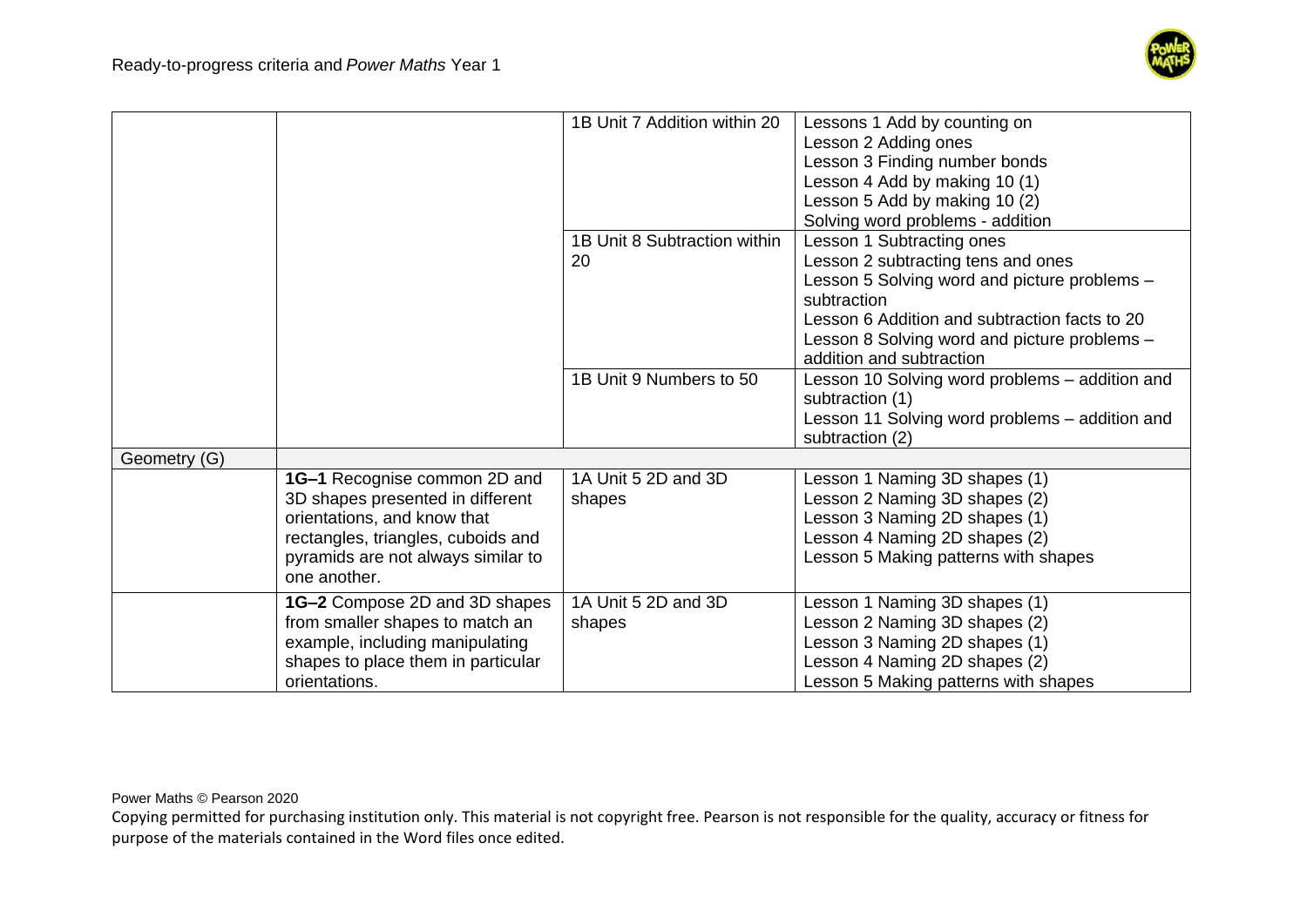

|                                 | <b>Government guidance</b>                                                                                                                                                  |                                           | <b>Power Maths</b>                                                                                                                                                              |  |
|---------------------------------|-----------------------------------------------------------------------------------------------------------------------------------------------------------------------------|-------------------------------------------|---------------------------------------------------------------------------------------------------------------------------------------------------------------------------------|--|
| <b>Strand</b>                   | Year 2 ready-to-progress criteria                                                                                                                                           | <b>Power Maths Unit</b>                   | <b>Key lessons</b>                                                                                                                                                              |  |
| Number and place<br>value (NPV) |                                                                                                                                                                             |                                           |                                                                                                                                                                                 |  |
|                                 | 2NPV-1 Recognise the place value<br>of each digit in two-digit numbers,<br>and compose and decompose two-<br>digit numbers using standard and<br>non-standard partitioning. | 2A Unit 1 Numbers to 100                  | Lesson 3 Tens and ones (1)<br>Lesson 4 Tens and ones (2)<br>Lesson 5 Representing numbers on a place value<br>grid                                                              |  |
|                                 | <b>2NPV-2</b> Reason about the location<br>of any two-digit number in the<br>linear number system, including<br>identifying the previous and next<br>multiple of 10.        | 2A Unit 1 Numbers to 100                  | Lesson 6 Comparing numbers (1)<br>Lesson 7 Comparing numbers (2)<br>Lesson 8 Ordering numbers                                                                                   |  |
| Number facts (NF)               |                                                                                                                                                                             |                                           |                                                                                                                                                                                 |  |
|                                 | <b>2NF-1</b> Secure fluency in addition<br>and subtraction facts within 10,<br>through continued practice.                                                                  | 2A Unit 2 Addition and<br>subtraction (1) | Lesson 1 Related facts - addition and subtraction<br>Lesson 2 Using number facts to check<br>calculations<br>Lesson 5 Making number bonds<br>Lesson 6 Adding and subtracting 1s |  |

Power Maths © Pearson 2020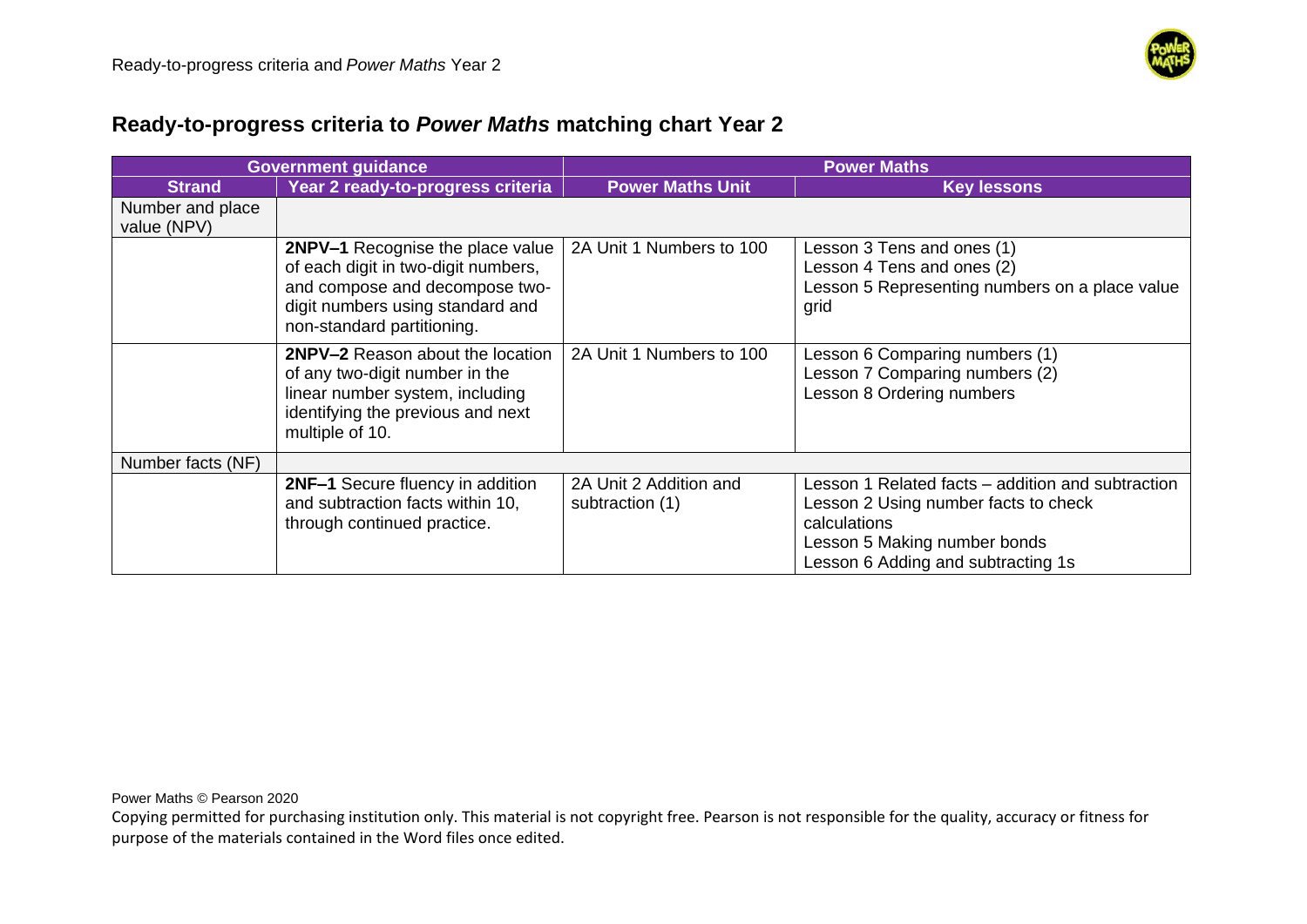

| Addition and     |                                                                                                                                                                                        |                                           |                                                                                                                                                                                                                                                       |
|------------------|----------------------------------------------------------------------------------------------------------------------------------------------------------------------------------------|-------------------------------------------|-------------------------------------------------------------------------------------------------------------------------------------------------------------------------------------------------------------------------------------------------------|
| subtraction (AS) |                                                                                                                                                                                        |                                           |                                                                                                                                                                                                                                                       |
|                  | <b>2AS-1</b> Add and subtract across<br>10.                                                                                                                                            | 2A Unit 2 Addition and<br>subtraction (1) | Lesson 9 Adding a 2-digit and 1-digit number (1)<br>Lesson 10 Adding a 2-digit and 1-digit number (2)<br>Lesson 11 Subtracting a 1-digit number from a 2-<br>digit number (1)<br>Lesson 12 Subtracting a 1-digit number from a 2-<br>digit number (2) |
|                  | <b>2AS-2</b> Recognise the subtraction<br>structure of 'difference' and answer<br>questions of the form, "How many<br>more $\ldots$ ?".                                                | 2A Unit 3 Addition and<br>subtraction (2) | Lesson 3 Subtracting a 2-digit number from<br>another 2-digit number (1)<br>Lesson 4 Subtracting a 2-digit number from<br>another 2-digit number (2)                                                                                                  |
|                  | <b>2AS-3</b> Add and subtract within 100<br>by applying related one-digit<br>addition and subtraction facts: add<br>and subtract only ones or only tens<br>to/from a two-digit number. | 2A Unit 3 Addition and<br>subtraction (2) | Lesson 1 Adding two 2-digit numbers (1)<br>Lesson 3 Subtracting a 2-digit number from<br>another 2-digit number (1)<br>Lesson 4 Subtracting a 2-digit number from<br>another 2-digit number (2)                                                       |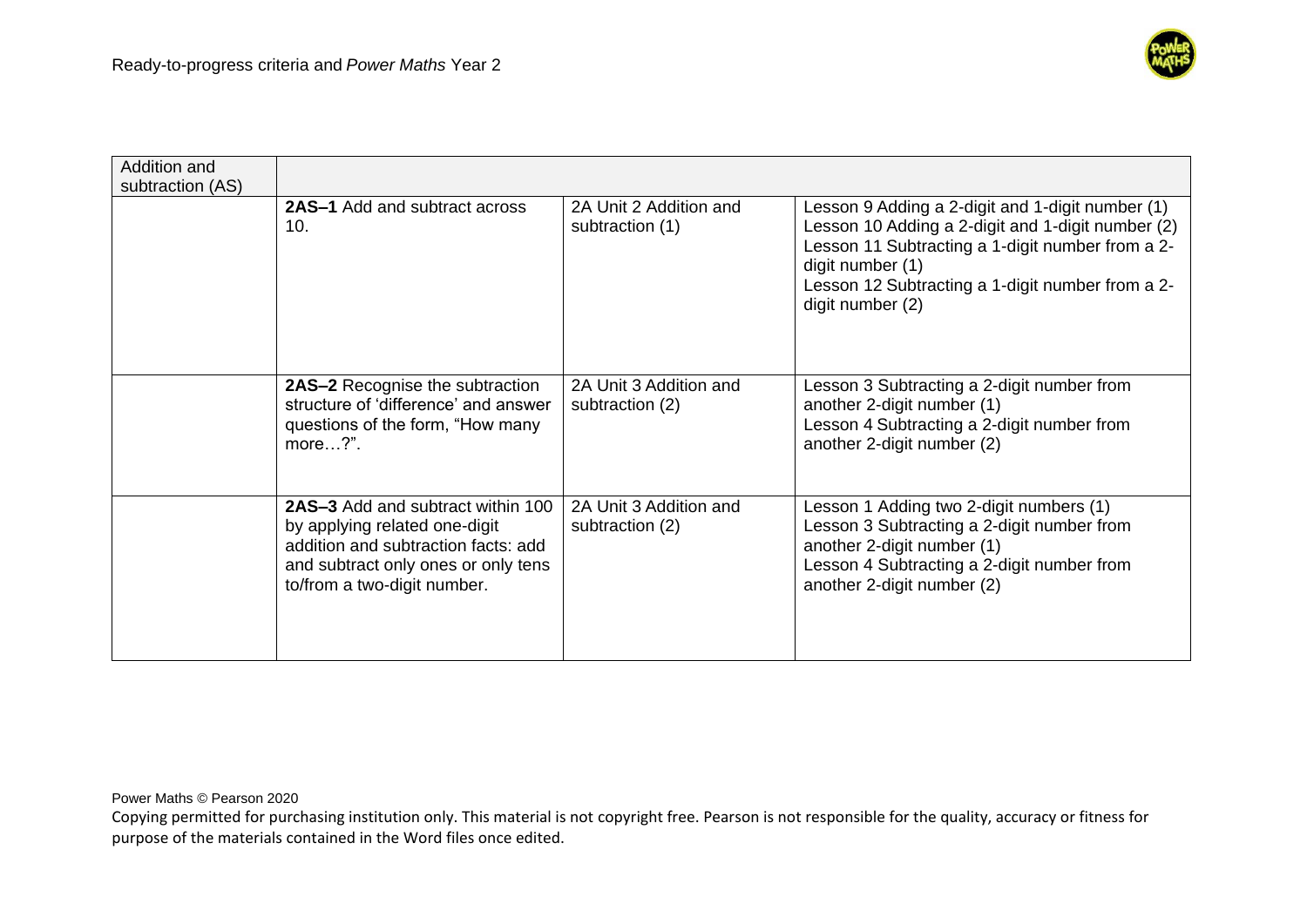

|                                     | <b>2AS-4</b> Add and subtract within 100<br>by applying related one-digit<br>addition and subtraction facts: add<br>and subtract any 2 two-digit<br>numbers.                          | 2A Unit 3 Addition and<br>subtraction (2)           | Lesson 2 Adding two 2-digit numbers (2)<br>Lesson 5 Subtracting a 2-digit number from<br>another 2-digit number (3)<br>Lesson 6 Subtracting a 2-digit number from<br>another 2-digit number (4) |
|-------------------------------------|---------------------------------------------------------------------------------------------------------------------------------------------------------------------------------------|-----------------------------------------------------|-------------------------------------------------------------------------------------------------------------------------------------------------------------------------------------------------|
|                                     |                                                                                                                                                                                       | 2C Unit 12 Problem solving<br>and efficient methods | Lesson 10 Solving problems - addition and<br>subtraction                                                                                                                                        |
| Multiplication and<br>division (MD) |                                                                                                                                                                                       |                                                     |                                                                                                                                                                                                 |
|                                     | 2MD-1 Recognise repeated<br>addition contexts, representing<br>them with multiplication equations<br>and calculating the product, within<br>the 2, 5 and 10 multiplication<br>tables. | 2A Unit 5 Multiplication and<br>division (1)        | Lesson 2 Multiplication as equal groups<br>Lesson 3 Adding equal groups                                                                                                                         |
|                                     | 2MD-2 Relate grouping problems<br>where the number of groups is<br>unknown to multiplication                                                                                          | 2B Unit 6 Multiplication and<br>division (2)        | Lesson 1 Making equal groups<br>Lesson 2 Sharing and grouping                                                                                                                                   |
|                                     | equations with a missing factor,<br>and to division equations (quotitive<br>division).                                                                                                | 2C Unit 12 Problem solving<br>and efficient methods | Lesson 11 Solving problems – multiplication and<br>division                                                                                                                                     |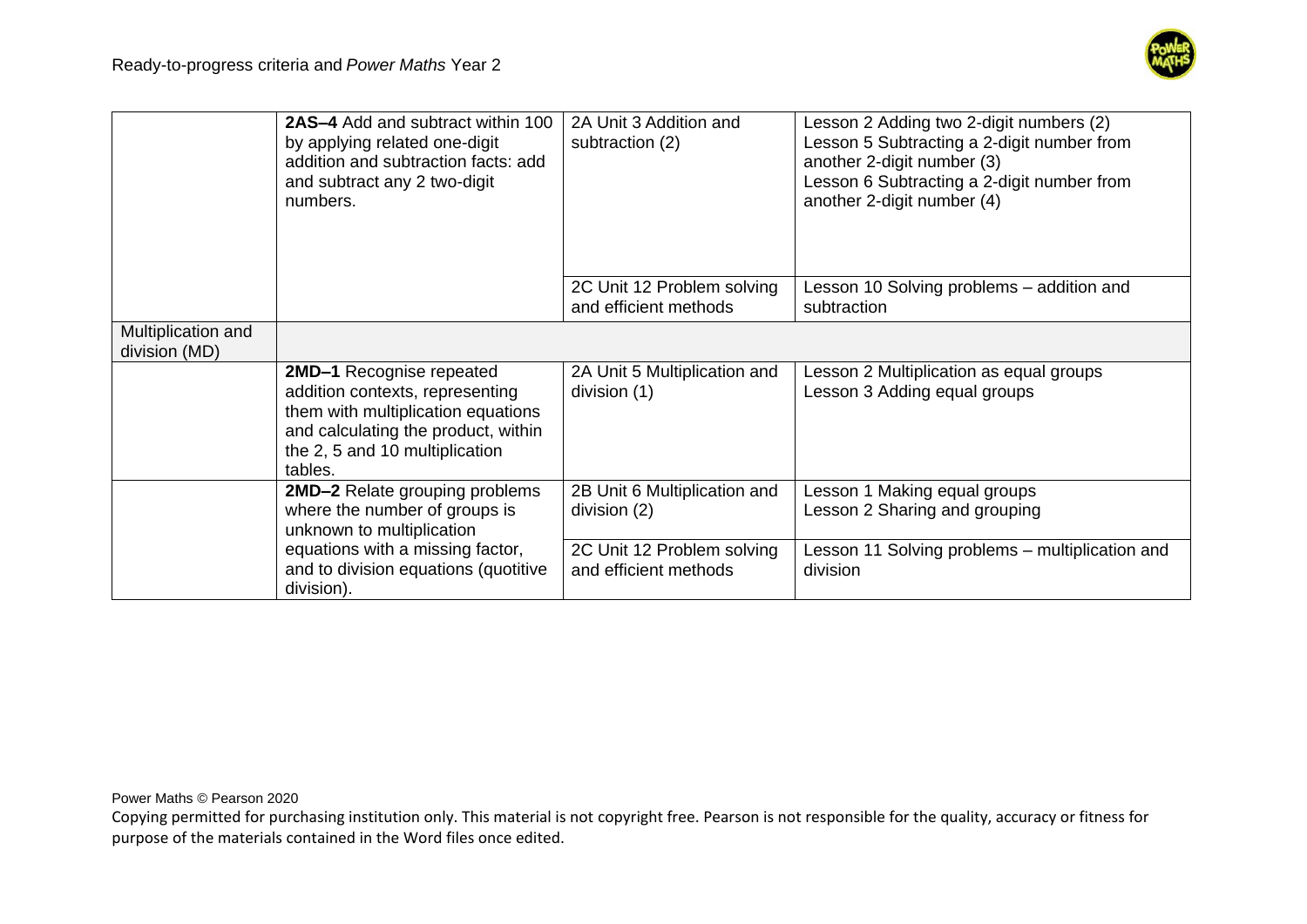

| Geometry (G) |                                                                                                                                                                         |                                   |                                                                                                                                                                                                                                                                                                                                                                                                    |
|--------------|-------------------------------------------------------------------------------------------------------------------------------------------------------------------------|-----------------------------------|----------------------------------------------------------------------------------------------------------------------------------------------------------------------------------------------------------------------------------------------------------------------------------------------------------------------------------------------------------------------------------------------------|
|              | 2G-1 Use precise language to<br>describe the properties of 2D and<br>3D shapes, and compare shapes<br>by reasoning about similarities and<br>differences in properties. | 2B Unit 9 Properties of<br>shapes | Lesson 1 Recognising 2D and 3D shapes<br>Lesson 3 Counting sides on 2D shapes<br>Lesson 4 Counting vertices on 2D shapes<br>Lesson 5 Finding lines of symmetry<br>Lesson 6 Sorting 2D shapes<br>Lesson 7 Making patterns with 2D shapes<br>Lesson 8 Counting faces on 3D shapes<br>Lesson 9 Counting edges on 3D shapes<br>Lesson 10 Counting vertices on 3D shapes<br>Lesson 11 Sorting 3D shapes |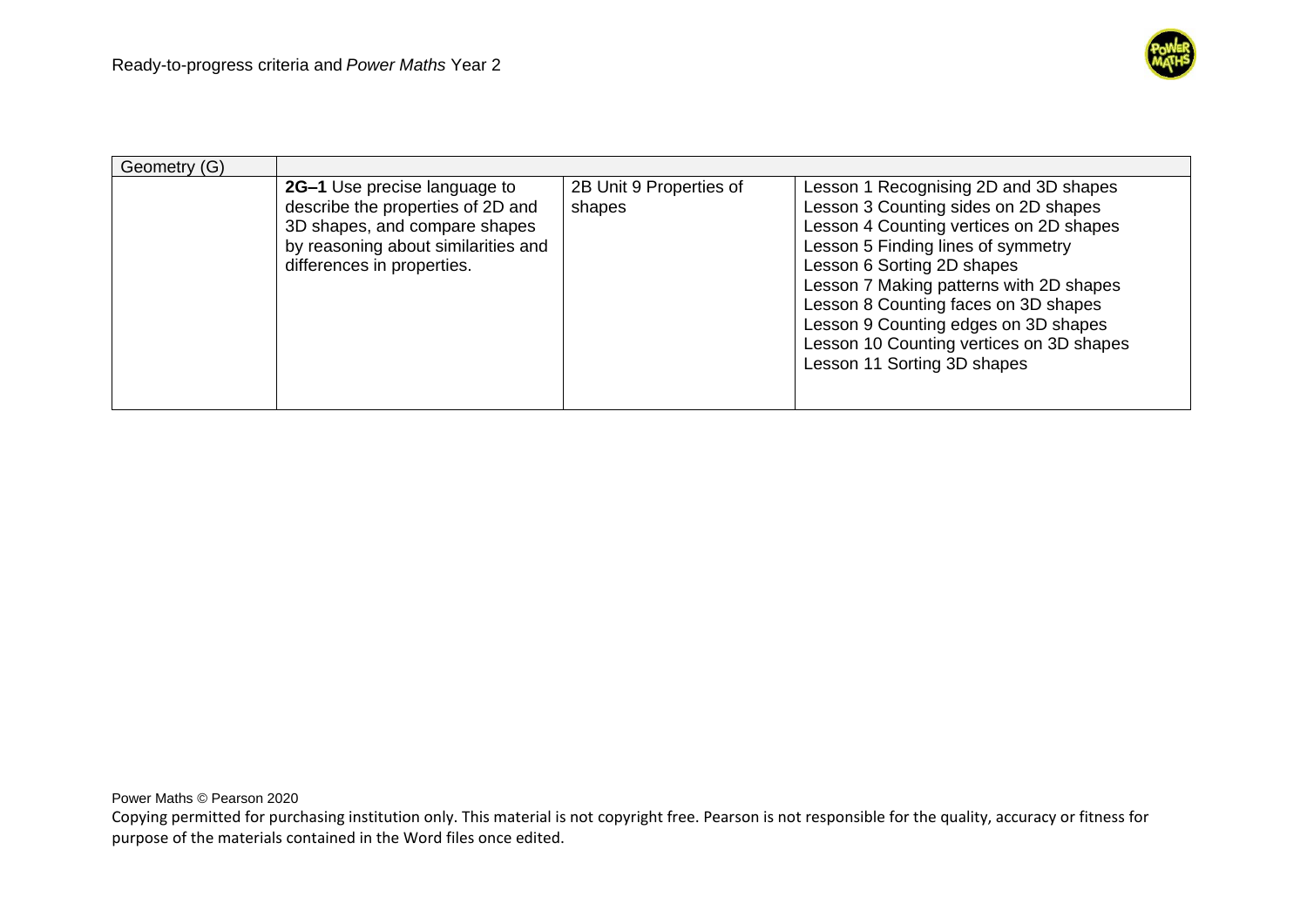

| <b>Government guidance</b>      |                                                                                                                                                                                                                       | <b>Power Maths</b>                           |                                                                                                                                                                                                                                                            |
|---------------------------------|-----------------------------------------------------------------------------------------------------------------------------------------------------------------------------------------------------------------------|----------------------------------------------|------------------------------------------------------------------------------------------------------------------------------------------------------------------------------------------------------------------------------------------------------------|
| <b>Strand</b>                   | Year 3 ready-to-progress criteria                                                                                                                                                                                     | <b>Power Maths Unit</b>                      | <b>Key lessons</b>                                                                                                                                                                                                                                         |
| Number and place<br>value (NPV) |                                                                                                                                                                                                                       |                                              |                                                                                                                                                                                                                                                            |
|                                 | <b>3NPV-1</b> Know that 10 tens are<br>equivalent to 1 hundred, and that<br>100 is 10 times the size of 10;<br>apply this to identify and work out<br>how many 10s there are in other<br>three-digit multiples of 10. | 3A Unit 1 Place value within<br>1,000        | Lesson 1 Counting in 100s<br>Lesson 2 Representing numbers to 1,000<br>Lesson 3 100s, 10s and 1s (1)<br>Lesson 4 100s, 10s and 1s (2)                                                                                                                      |
|                                 | <b>3NPV-2</b> Recognise the place value<br>of each digit in three-digit numbers,<br>and compose and decompose<br>three-digit numbers using standard<br>and non-standard partitioning.                                 | 3A Unit 1 Place value within<br>1,000        | Lesson 2 Representing numbers to 1,000<br>Lesson 3 100s, 10s and 1s (1)<br>Lesson 4 100s, 10s and 1s (2)                                                                                                                                                   |
|                                 | <b>3NPV-3</b> Reason about the location<br>of any <i>three</i> -digit number in the<br>linear number system, including<br>identifying the previous and next<br>multiple of 100 and 10.                                | 3A Unit 1 Place value within<br>1,000        | Lesson 5 The number line to 1,000 (1)<br>Lesson 6 The number line to 1,000 (2)<br>Lesson 7 Finding 1, 10 and 100 more or less<br>Lesson 8 Comparing numbers to 1,000 (1)<br>Lesson 9 Comparing numbers to 1,000 (2)<br>Lesson 10 Ordering numbers to 1,000 |
|                                 | <b>3NPV-4</b> Divide 100 into 2, 4, 5 and<br>10 equal parts, and read                                                                                                                                                 | 3A Unit 1 Place value within<br>1,000        | Lesson 5 The number line to 1,000 (1)<br>Lesson 6 The number line to 1,000 (2)                                                                                                                                                                             |
|                                 | scales/number lines marked in<br>multiples of 100 with 2, 4, 5 and 10<br>equal parts.                                                                                                                                 | 3A Unit 4 Multiplication and<br>division (1) | Lesson 1 Multiplication - equal grouping<br>Lesson 6 Dividing by 4                                                                                                                                                                                         |

Power Maths © Pearson 2020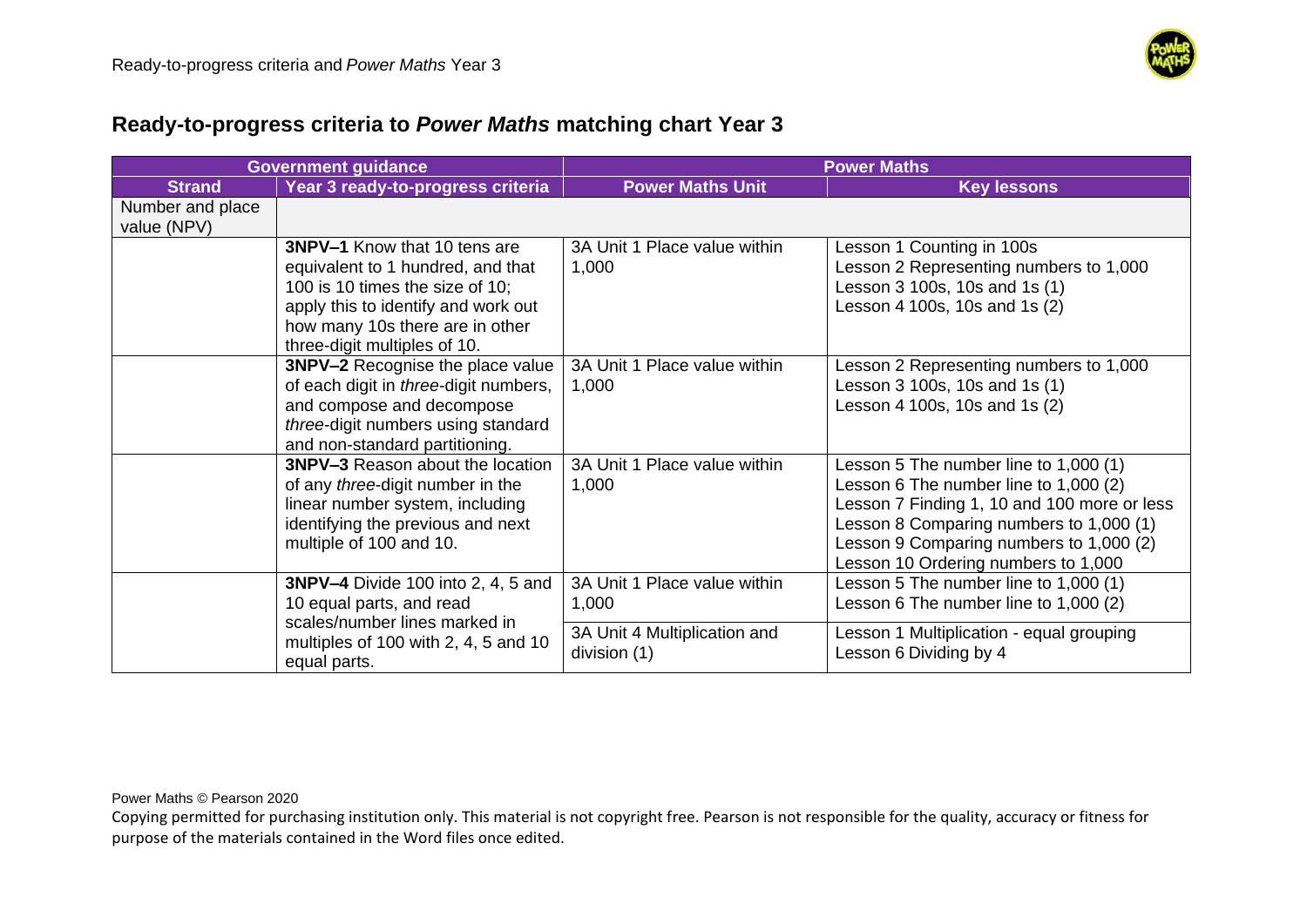

| Number facts (NF) |                                                                                                                                                                                                                                        |                                              |                                                                                                                                                                                                                                                                                                                     |
|-------------------|----------------------------------------------------------------------------------------------------------------------------------------------------------------------------------------------------------------------------------------|----------------------------------------------|---------------------------------------------------------------------------------------------------------------------------------------------------------------------------------------------------------------------------------------------------------------------------------------------------------------------|
|                   | 3NF-1 Secure fluency in addition<br>and subtraction facts that bridge<br>10, through continued practice.                                                                                                                               | 3A Unit 2 Addition and<br>subtraction (1)    | Lesson 3 Adding a 3-digit number and 1s<br>Lesson 4 Subtracting 1s from a 3-digit number<br>Lesson 9 Adding a 3-digit and 2-digit number<br>Lesson 10 Subtracting a 2-digit number from a<br>3-digit number                                                                                                         |
|                   |                                                                                                                                                                                                                                        | 3A Unit 3 Addition and<br>subtraction (2)    | Lesson 3 Adding two 3-digit numbers (2)<br>Lesson 5 Subtracting a 3-digit number from a<br>3-digit number (2)                                                                                                                                                                                                       |
|                   | 3NF-2 Recall multiplication facts,<br>and corresponding division facts, in<br>the 10, 5, 2, 4 and 8 multiplication<br>tables, and recognise products in<br>these multiplication tables as<br>multiples of the corresponding<br>number. | 3A Unit 4 Multiplication and<br>division (1) | Lesson 1 Multiplication - equal grouping<br>Lesson 5 Multiplying by 4<br>Lesson 6 Dividing by 4<br>Lesson 7 4 times-table<br>Lesson 8 Multiplying by 8<br>Lesson 9 Dividing by 8<br>Lesson 10 8 times-table<br>Lesson 13 Understanding divisibility (1)<br>Lesson 15 Related facts - multiplication and<br>division |
|                   | 3NF-3 Apply place-value<br>knowledge to known additive and                                                                                                                                                                             | 3A Unit 2 Addition and<br>subtraction (1)    | Lesson 1 Adding and subtracting 100s                                                                                                                                                                                                                                                                                |
|                   | multiplicative number facts (scaling<br>facts by 10).                                                                                                                                                                                  | 3A Unit 3 Addition and<br>subtraction (2)    | Lesson 1 Addition and subtraction patterns                                                                                                                                                                                                                                                                          |
|                   |                                                                                                                                                                                                                                        | 3A Unit 4 Multiplication and<br>division (1) | Lesson 11 Problem solving - multiplication and<br>division (1)<br>Lesson 12 Problem solving - multiplication and<br>division (2)<br>Lesson 15 Related facts - multiplication and<br>division                                                                                                                        |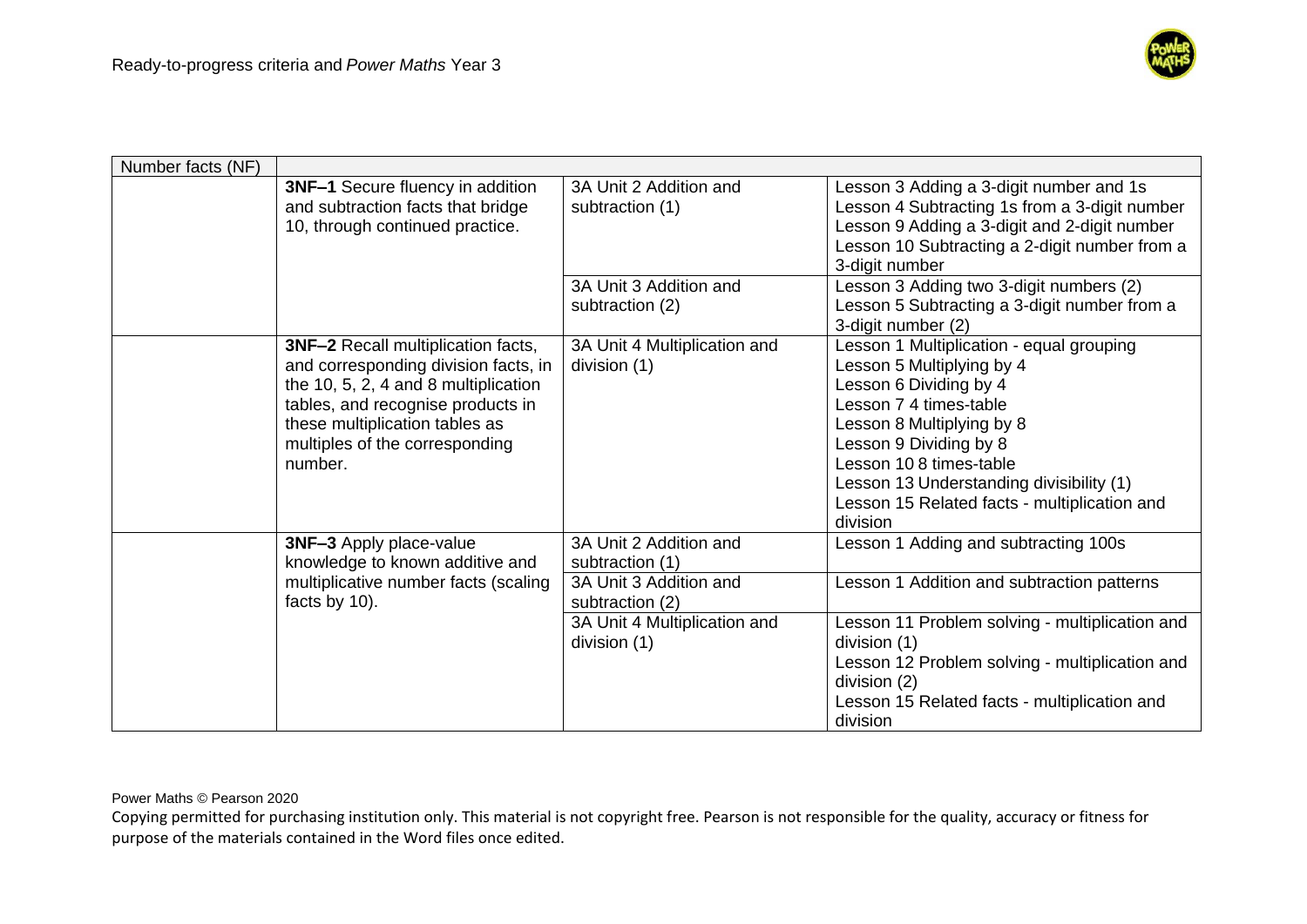

|                                  |                                                                                | 3A Unit 5 Multiplication and<br>division (2) | Lesson 2 Related multiplication calculations<br>Lesson 3 Related multiplication and division<br>calculations                                                                                                                   |
|----------------------------------|--------------------------------------------------------------------------------|----------------------------------------------|--------------------------------------------------------------------------------------------------------------------------------------------------------------------------------------------------------------------------------|
| Addition and<br>subtraction (AS) |                                                                                |                                              |                                                                                                                                                                                                                                |
|                                  | <b>3AS-1</b> Calculate complements to<br>100.                                  | 2A Unit 2 Addition and<br>subtraction (1)    | Lesson 5 Making number bonds to 100                                                                                                                                                                                            |
|                                  |                                                                                | 3A Unit 2 Addition and<br>subtraction (1)    | Lesson 2 Adding and subtracting a 3-digit<br>number and 1s                                                                                                                                                                     |
|                                  |                                                                                | 3A Unit 3 Addition and<br>subtraction (2)    | Lesson 7 Checking strategies                                                                                                                                                                                                   |
|                                  | 3AS-2 Add and subtract up to<br>three-digit numbers using columnar<br>methods. | 3A Unit 2 Addition and<br>subtraction (1)    | Lesson 8 Adding and subtracting a 3-digit and<br>2-digit number<br>Lesson 9 Adding a 3-digit and 2-digit number<br>Lesson 10 Subtracting a 2-digit number from a<br>3-digit number                                             |
|                                  |                                                                                | 3A Unit 3 Addition and<br>subtraction (2)    | Lesson 2 Adding two 3-digit numbers (1)<br>Lesson 3 Adding two 3-digit numbers (2)<br>Lesson 4 Subtracting a 3-digit number from a<br>3-digit number (1)<br>Lesson 5 Subtracting a 3-digit number from a<br>3-digit number (2) |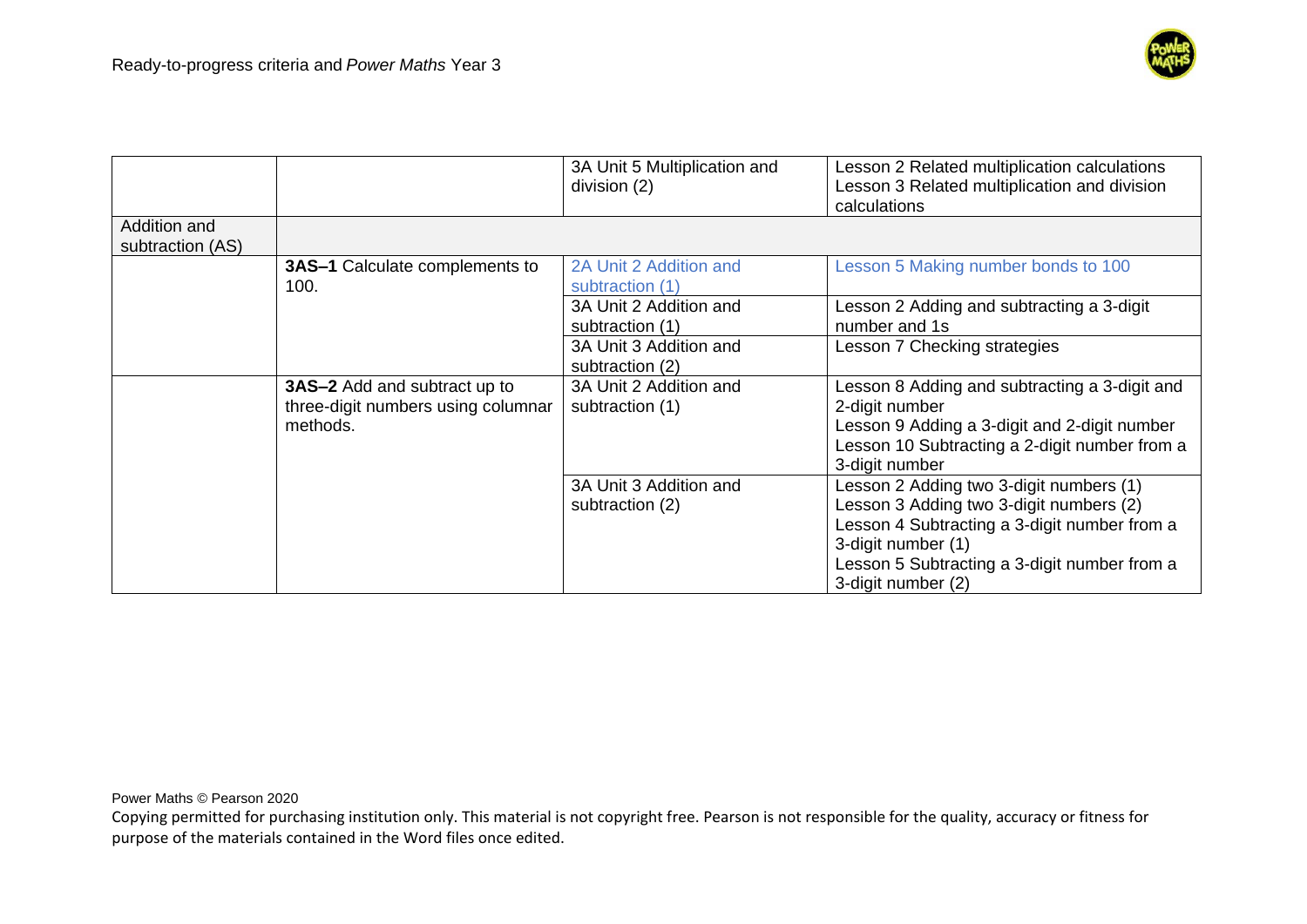

|                                     | 3AS-3 Manipulate the additive<br>relationship:<br>Understand the inverse relationship<br>between addition and subtraction,<br>and how both relate to the part-<br>part-whole structure.<br>Understand and use the<br>commutative property of addition,<br>and understand the related<br>property for subtraction. | 3A Unit 3 Addition and<br>subtraction (2)    | Lesson 6 Estimating answers to additions and<br>subtractions<br>Lesson 7 Checking strategies                                                                                     |
|-------------------------------------|-------------------------------------------------------------------------------------------------------------------------------------------------------------------------------------------------------------------------------------------------------------------------------------------------------------------|----------------------------------------------|----------------------------------------------------------------------------------------------------------------------------------------------------------------------------------|
| Multiplication and<br>division (MD) |                                                                                                                                                                                                                                                                                                                   |                                              |                                                                                                                                                                                  |
|                                     | <b>3MD-1</b> Apply known multiplication<br>and division facts to solve<br>contextual problems with different<br>structures, including quotitive and<br>partitive division.                                                                                                                                        | 3A Unit 4 Multiplication and<br>division (1) | Lesson 11 Problem solving - multiplication and<br>division (1)<br>Lesson 12 Problem solving - multiplication and<br>division (2)                                                 |
| Fractions (F)                       |                                                                                                                                                                                                                                                                                                                   |                                              |                                                                                                                                                                                  |
|                                     | 3F-1 Interpret and write proper<br>fractions to represent 1 or several<br>parts of a whole that is divided into<br>equal parts.                                                                                                                                                                                   | 3B Unit 9 Fractions (1)                      | Lesson 1 Unit and non unit fractions<br>Lesson 2 Making the whole                                                                                                                |
|                                     | 3F-2 Find unit fractions of<br>quantities using known division<br>facts (multiplication tables fluency).                                                                                                                                                                                                          | 3B Unit 9 Fractions (1)                      | Lesson 8 Fractions of a set of objects (1)<br>Lesson 9 Fractions of a set of objects (2)<br>Lesson 10 Fractions of a set of objects (3)<br>Lesson 11 Problem solving - fractions |
|                                     | 3F-3 Reason about the location of<br>any fraction within 1 in the linear<br>number system.                                                                                                                                                                                                                        | 3B Unit 9 Fractions (1)                      | Lesson 5 Fractions as numbers (1)<br>Lesson 6 Fractions as numbers (2)<br>Lesson 7 Fractions as numbers (3)                                                                      |
|                                     |                                                                                                                                                                                                                                                                                                                   | 3C Unit 10 Fractions (2)                     | <b>Lesson 4 Comparing fractions</b><br>Lesson 5 Comparing and ordering fractions                                                                                                 |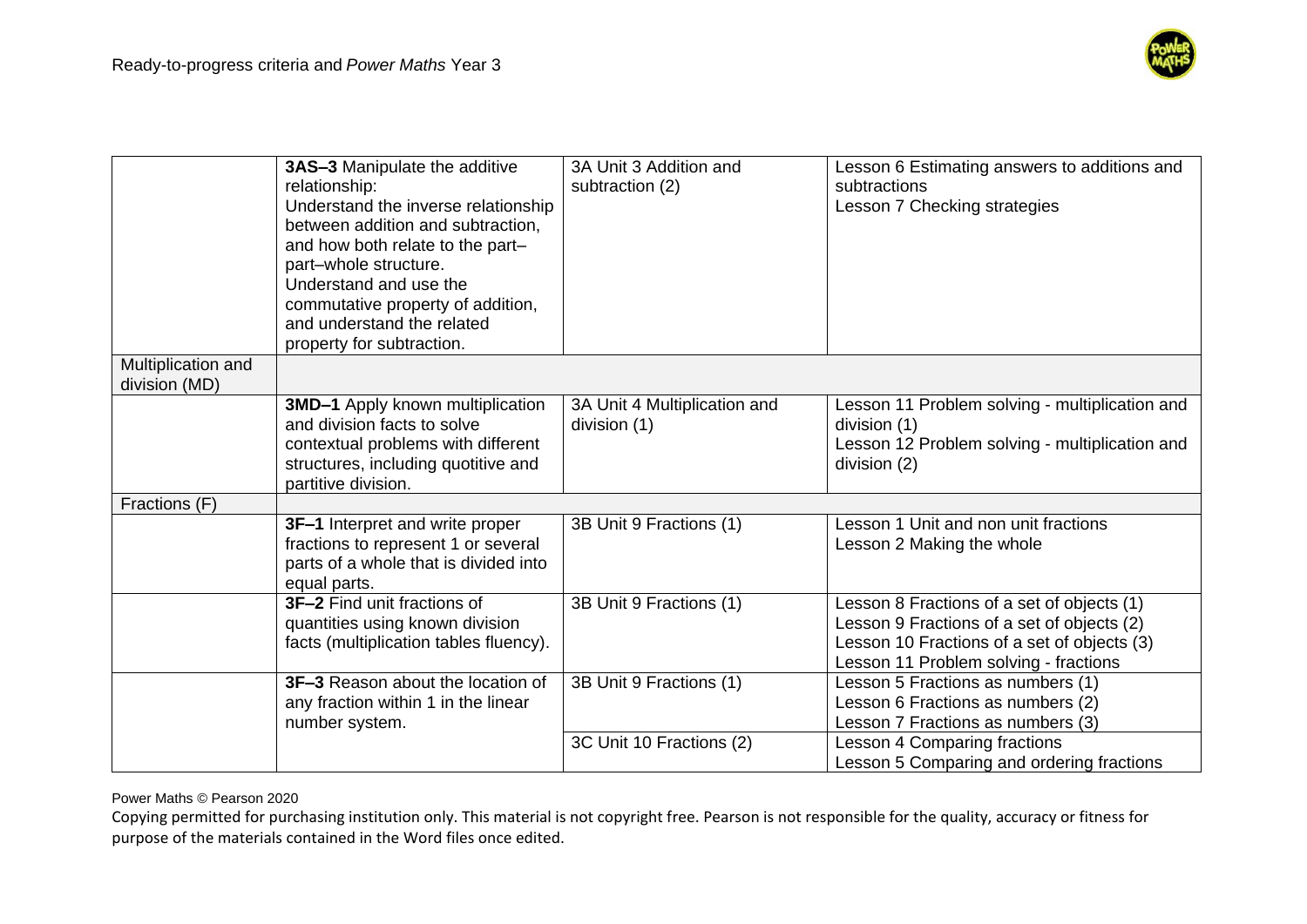

|              | <b>3F-4</b> Add and subtract fractions<br>with the same denominator, within<br>1.                                                                                      | 3C Unit 10 Fractions (2)                      | Lesson 6 Adding fractions<br>Lesson 7 Subtracting fractions<br>Lesson 8 Problem solving - adding and<br>subtracting fractions               |
|--------------|------------------------------------------------------------------------------------------------------------------------------------------------------------------------|-----------------------------------------------|---------------------------------------------------------------------------------------------------------------------------------------------|
| Geometry (G) |                                                                                                                                                                        |                                               |                                                                                                                                             |
|              | 3G-1 Recognise right angles as a<br>property of shape or a description<br>of a turn, and identify right angles<br>in 2D shapes presented in different<br>orientations. | 3C Unit 12 Angles and<br>properties of shapes | Lesson 1 Turns and angles<br>Lesson 2 Right angles in shapes                                                                                |
|              | 3G-2 Draw polygons by joining<br>marked points, and identify parallel<br>and perpendicular sides.                                                                      | 3C Unit 12 Angles and<br>properties of shapes | Lesson 4 Drawing accurately<br>Lesson 5 Types of line (1)<br>Lesson 6 Types of line (2)<br>Lesson 7 Recognising and describing 2D<br>shapes |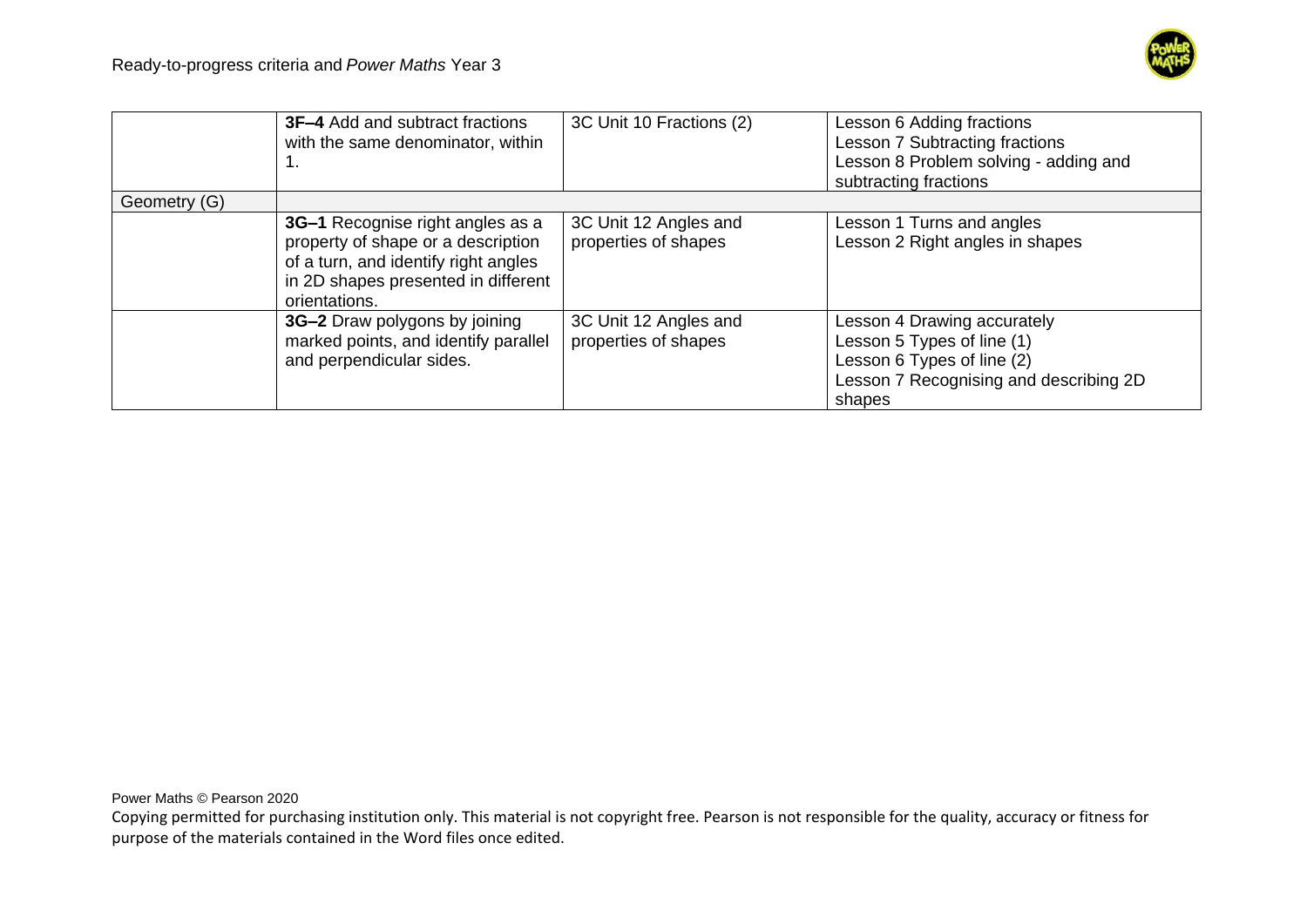

| <b>Government guidance</b>      |                                                                                                                                                                                                                   | <b>Power Maths</b>                              |                                                                                                                                                                                                                                                      |
|---------------------------------|-------------------------------------------------------------------------------------------------------------------------------------------------------------------------------------------------------------------|-------------------------------------------------|------------------------------------------------------------------------------------------------------------------------------------------------------------------------------------------------------------------------------------------------------|
| <b>Strand</b>                   | Year 4 ready-to-progress criteria                                                                                                                                                                                 | <b>Power Maths Unit</b>                         | <b>Key lessons</b>                                                                                                                                                                                                                                   |
| Number and place<br>value (NPV) |                                                                                                                                                                                                                   |                                                 |                                                                                                                                                                                                                                                      |
|                                 | 4NPV-1 Know that 10 hundreds<br>are equivalent to 1 thousand, and<br>that 1,000 is 10 times the size of                                                                                                           | 4A Unit 1 Place value - 4-<br>digit numbers (1) | Lesson 1 Numbers to 1,000<br>Lesson 5 Representing 4-digit numbers                                                                                                                                                                                   |
|                                 | 100; apply this to identify and work<br>out how many 100s there are in<br>other four-digit multiples of 100.                                                                                                      | 4A Unit 2 Place value - 4-<br>digit numbers (2) | Lesson 2 Comparing 4-digit numbers (1)<br>Lesson 3 Comparing 4-digit numbers (2)                                                                                                                                                                     |
|                                 | 4NPV-2 Recognise the place value<br>of each digit in four-digit numbers,<br>and compose and decompose four-<br>digit numbers using standard and<br>nonstandard partitioning.                                      | 4A Unit 1 Place value - 4-<br>digit numbers (1) | Lesson 5 Representing 4-digit numbers<br>Lesson 6 1,000s, 100s, 10s and 1s                                                                                                                                                                           |
|                                 | 4NPV-3 Reason about the location<br>of any four digit number in the<br>linear number system, including<br>identifying the previous and next<br>multiple of 1,000 and 100, and<br>rounding to the nearest of each. | 4A Unit 1 Place value - 4-<br>digit numbers (1) | Lesson 4 Counting in 1,000s<br>Lesson 7 The number line to 10,000 (1)<br>Lesson 8 The number line to 10,000 (2)                                                                                                                                      |
|                                 |                                                                                                                                                                                                                   | 4A Unit 2 Place value - 4-<br>digit numbers (2) | Lesson 1 Finding 1,000 more or less<br>Lesson 2 Comparing 4-digit numbers (1)<br>Lesson 3 Comparing 4-digit numbers (2)<br>Lesson 4 Ordering numbers to 10,000<br>Lesson 5 Rounding to the nearest 1,000<br>Lesson 6 Solving problems using rounding |
|                                 | 4NPV-4 Divide 1,000 into 2, 4, 5<br>and 10 equal parts, and read                                                                                                                                                  | 4A Unit 1 Place value - 4-<br>digit numbers (1) | Lesson 7 The number line to 10,000 (1)<br>Lesson 8 The number line to 10,000 (2)                                                                                                                                                                     |
|                                 | scales/number lines marked in<br>multiples of $1,000$ with 2, 4, 5 and<br>10 equal parts                                                                                                                          | 4A Unit 2 Place value - 4-<br>digit numbers (2) | Lesson 7 Counting in 25s                                                                                                                                                                                                                             |

Power Maths © Pearson 2020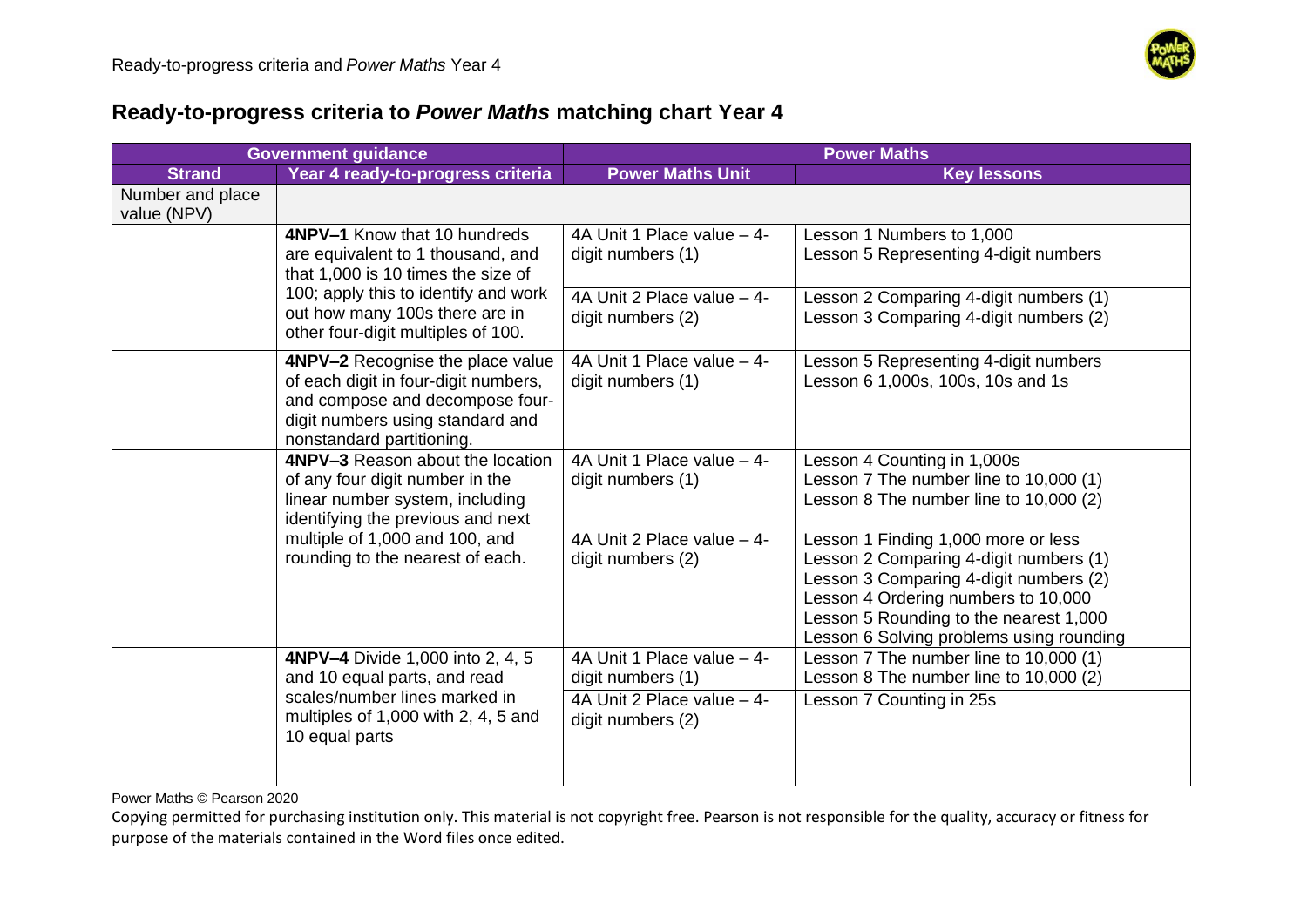

| Number facts (NF) |                                                                                                                                                                                                  |                                              |                                                                                                                                                                                                                                                                                                                                                                                                            |
|-------------------|--------------------------------------------------------------------------------------------------------------------------------------------------------------------------------------------------|----------------------------------------------|------------------------------------------------------------------------------------------------------------------------------------------------------------------------------------------------------------------------------------------------------------------------------------------------------------------------------------------------------------------------------------------------------------|
|                   | <b>4NF-1 Recall multiplication and</b><br>division facts up to 12 x 12, and<br>recognise products in multiplication<br>tables as multiples of the<br>corresponding number                        | 4A Unit 5 Multiplication and<br>division (1) | Lesson 1 Multiplying by multiples of 10 and 100<br>Lesson 2 Dividing multiples of 10 and 100<br>Lesson 3 Multiplying by 0 and 1<br>Lesson 4 Dividing by 1<br>Lesson 5 Multiplying and dividing by 6<br>Lesson 6 6 times-table<br>Lesson 7 Multiplying and dividing by 9<br>Lesson 8 9 times-table<br>Lesson 9 Multiplying and dividing by 7<br>Lesson 10 7 times-table<br>Lesson 11 11 and 12 times-tables |
|                   | <b>4NF-2</b> Solve division problems,<br>with two-digit dividends and one-<br>digit divisors, that involve<br>remainders, and interpret<br>remainders appropriately according<br>to the context. | 4B Unit 6 Multiplication and<br>division (2) | Lesson 10 Dividing a 2-digit number by a 1-digit<br>number $(1)$<br>Lesson 11 Division with remainders<br>Lesson 12 Dividing a 2-digit number by a 1-digit<br>number $(2)$<br>Lesson 13 Dividing a 2-digit number by a 1-digit<br>number (3)                                                                                                                                                               |
|                   | 4NF-3 Apply place-value<br>knowledge to known additive and<br>multiplicative number facts (scaling<br>facts by 100)                                                                              | 4A Unit 3 Addition and<br>subtraction        | Lesson 1 Adding and subtracting 1s, 10s, 100s,<br>1,000s<br>Lesson 11 Checking strategies<br>Lessons 12 to 15 Problem solving - addition and<br>subtraction                                                                                                                                                                                                                                                |
|                   |                                                                                                                                                                                                  | 4B Unit 6 Multiplication and<br>division (2) | Lesson 1 Problem solving - addition and<br>multiplication                                                                                                                                                                                                                                                                                                                                                  |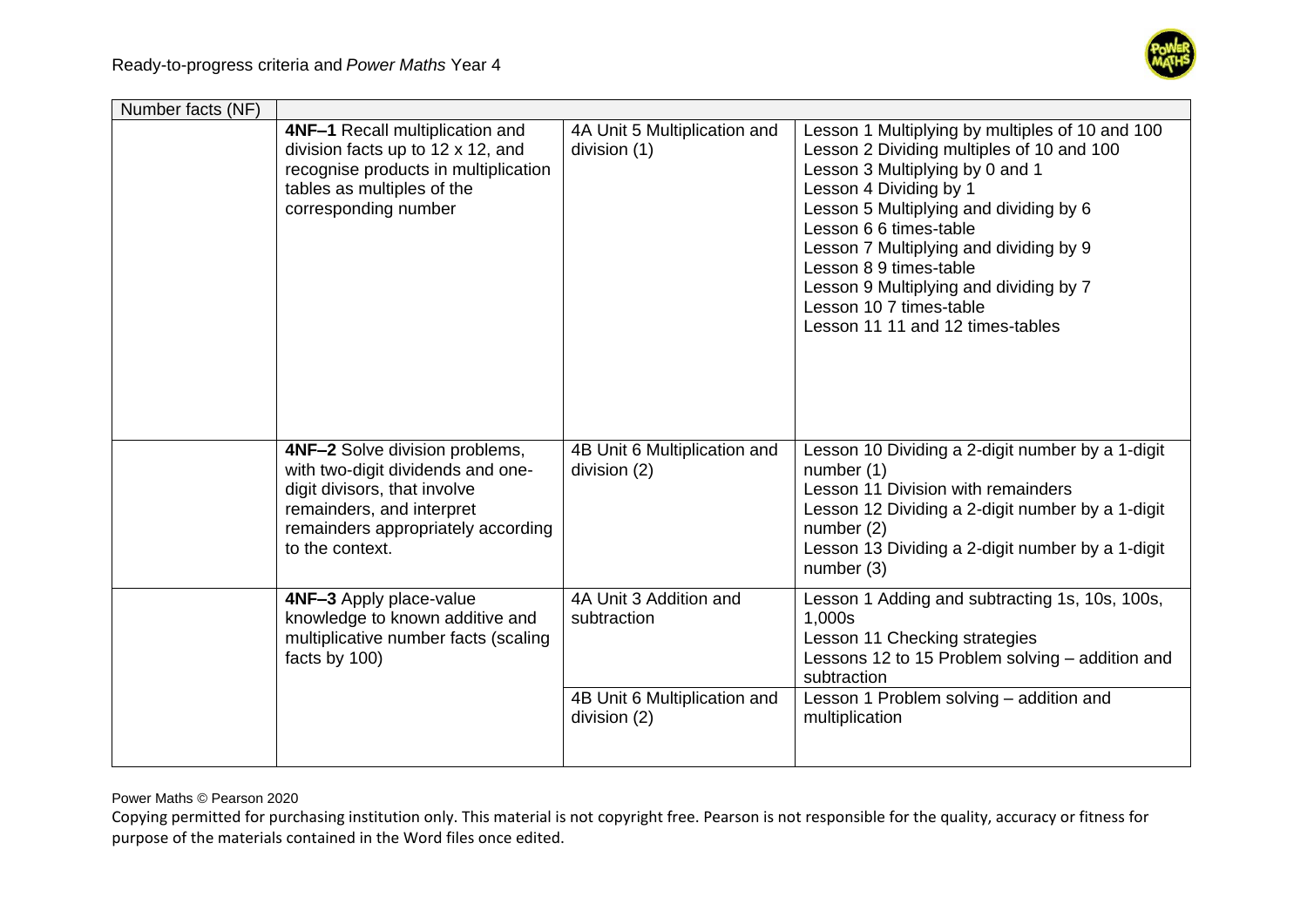

| Multiplication and |                                    |                              |                                                |
|--------------------|------------------------------------|------------------------------|------------------------------------------------|
| division (MD)      |                                    |                              |                                                |
|                    | 4MD-1 Multiply and divide whole    | 4A Unit 5 Multiplication and | Lesson 1 multiplying by 10 and 100             |
|                    | numbers by 10 and 100 (keeping to  | division (1)                 |                                                |
|                    | whole number quotients);           |                              |                                                |
|                    | understand this as equivalent to   |                              |                                                |
|                    | making a number 10 or 100 times    |                              |                                                |
|                    | the size.                          |                              |                                                |
|                    | 4MD-2 Manipulate multiplication    | 4B Unit 6 Multiplication and | Lesson 7 Multiplying more than two numbers (1) |
|                    | and division equations, and        | division (2)                 | Lesson 8 Multiplying more than two numbers (2) |
|                    | understand and apply the           |                              |                                                |
|                    | commutative property of            |                              |                                                |
|                    | multiplication.                    |                              |                                                |
|                    | 4MD-3 Understand and apply the     | 4B Unit 6 Multiplication and | Lesson 1 Problem solving - addition and        |
|                    | distributive property of           | division (2)                 | multiplication                                 |
|                    | multiplication.                    |                              |                                                |
| Fractions (F)      |                                    |                              |                                                |
|                    | 4F-1 Reason about the location of  | 4B Unit 8 Fractions (1)      | Lesson 6 Fractions greater than 1 (1)          |
|                    | mixed numbers in the linear        |                              | Lesson 7 Fractions greater than 1 (2)          |
|                    | number system.                     |                              |                                                |
|                    | 4F-2 Convert mixed numbers to      | 4B Unit 8 Fractions (1)      | Lesson 7 Fractions greater than 1 (2)          |
|                    | improper fractions and vice versa. |                              |                                                |
|                    | 4F-3 Add and subtract improper     | 4B Unit 9 Fractions (2)      | Lesson 1 Adding fractions                      |
|                    | and mixed fractions with the same  |                              | Lesson 2 Subtracting fractions (1)             |
|                    | denominator, including bridging    |                              | Lesson 3 Subtracting fractions (2)             |
|                    | whole numbers                      |                              | Lesson 4 Problem solving - adding and          |
|                    |                                    |                              | subtracting fractions (1)                      |
|                    |                                    |                              | Lesson 5 Problem solving - adding and          |
|                    |                                    |                              | subtracting fractions (2)                      |
| Geometry (G)       |                                    |                              |                                                |
|                    | 4G-1 Draw polygons, specified by   | 4C Unit 16 Geometry -        | Lesson 3 Drawing on a grid                     |
|                    | coordinates in the first quadrant, | position and direction       | Lesson 4 Reasoning on a grid                   |
|                    | and translate within the first     |                              | Lesson 5 Moving on a grid                      |
|                    | quadrant.                          |                              | Lesson 6 Describing a movement on a grid       |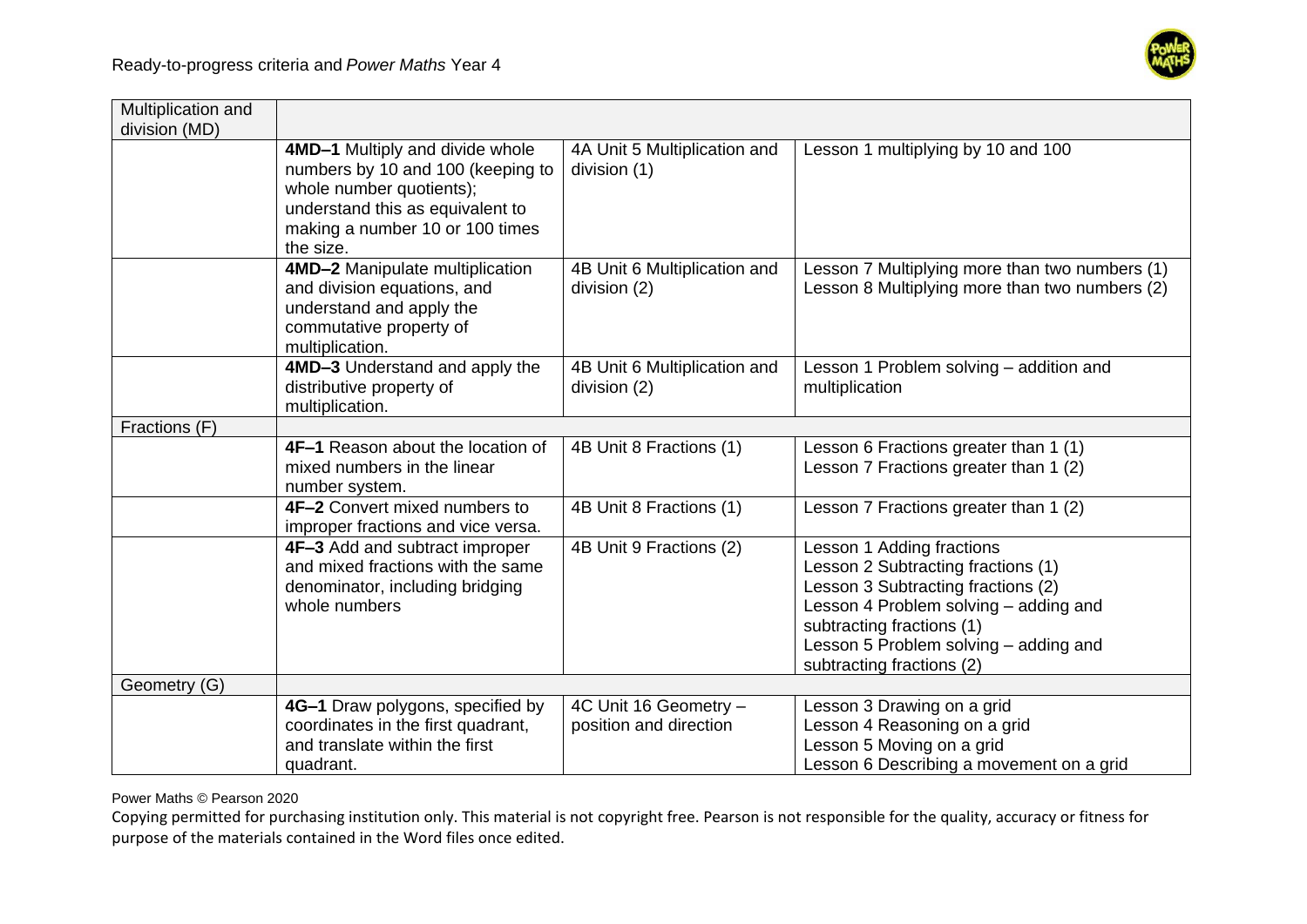

| 4G-2 Identify regular polygons,<br>including equilateral triangles and<br>squares, as those in which the<br>side-lengths are equal and the<br>angles are equal. Find the                                                      | 4C Unit 15 Geometry -<br>angles and 2D shapes | Lesson 3 Identifying regular and irregular shapes<br>Lesson 4 Classifying triangles<br>Lesson 5 Classifying and comparing<br>quadrilaterals<br>Lesson 6 Deducing facts about shapes |
|-------------------------------------------------------------------------------------------------------------------------------------------------------------------------------------------------------------------------------|-----------------------------------------------|-------------------------------------------------------------------------------------------------------------------------------------------------------------------------------------|
| perimeter of regular and irregular<br>polygons.                                                                                                                                                                               | 4A Unit 4 Measure                             | Lesson 1 Perimeter of a rectangle (1)<br>Lesson 2 Perimeter of a rectangle (2)<br>Lesson 3 Perimeter of rectilinear shapes (1)<br>Lesson 4 Perimeter of rectilinear shapes (2)      |
| 4G-3 Identify line symmetry in 2D<br>shapes presented in different<br>orientations. Reflect shapes in a<br>line of symmetry and complete a<br>symmetric figure or pattern with<br>respect to a specified line of<br>symmetry. | 4C Unit 15 Geometry -<br>angles and 2D shapes | Lesson 7 Lines of symmetry inside a shape<br>Lesson 9 Completing a symmetric figure<br>Lesson 10 Completing a symmetric shape                                                       |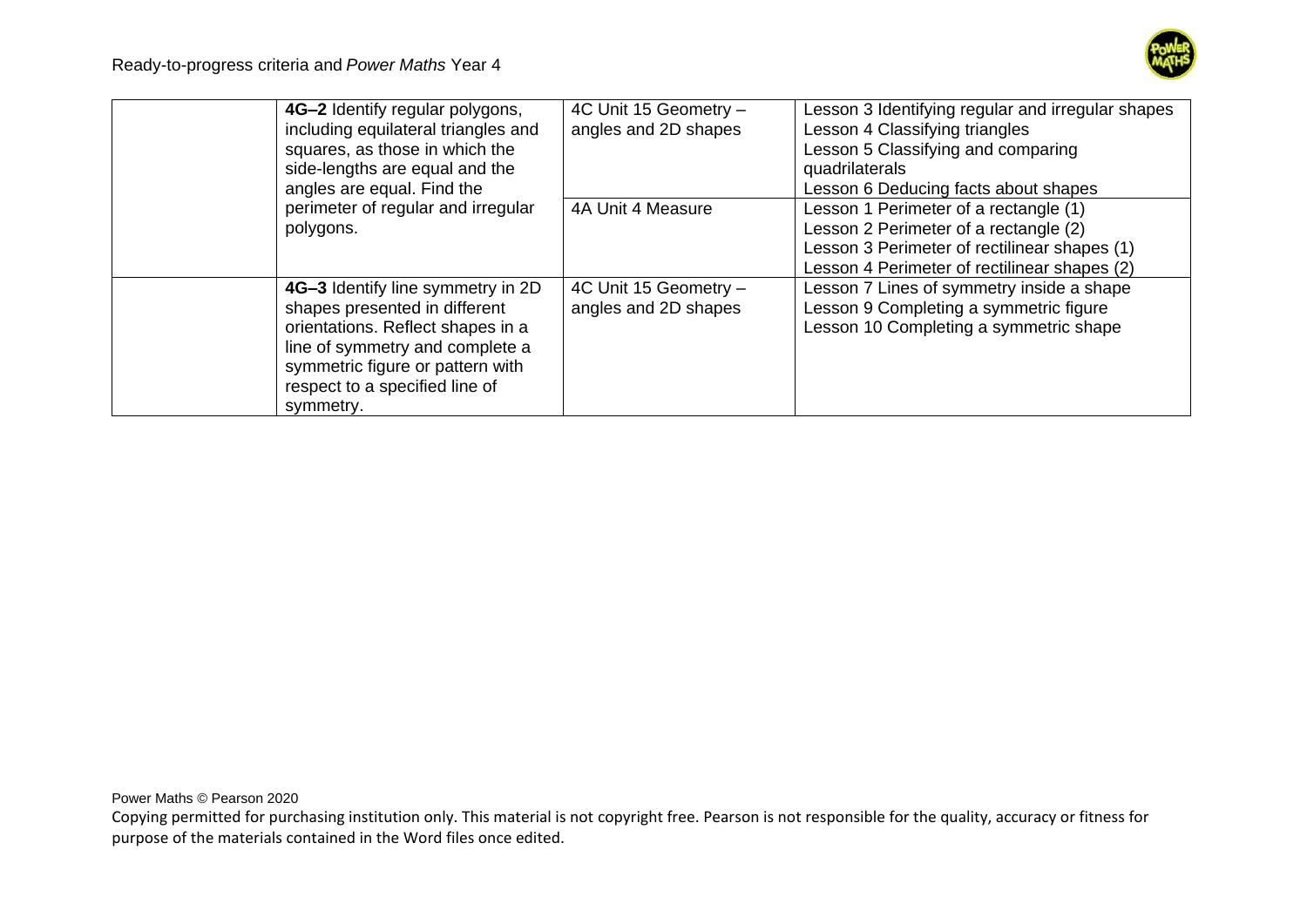

| <b>Government guidance</b> |                                         | <b>Power Maths</b>      |                                              |
|----------------------------|-----------------------------------------|-------------------------|----------------------------------------------|
| <b>Strand</b>              | Year 5 ready-to-progress criteria       | <b>Power Maths Unit</b> | <b>Key lessons</b>                           |
| Number and place           |                                         |                         |                                              |
| value (NPV)                |                                         |                         |                                              |
|                            | <b>5NPV-1</b> Know that 10 tenths are   | 5B Unit 11 Decimals and | Lesson 5 Understanding thousandths           |
|                            | equivalent to 1 one, and that 1 is      | percentages             | Lesson 6 Writing thousandths as decimals     |
|                            | 10 times the size of 0.1.               |                         |                                              |
|                            | Know that 100 hundredths are            |                         |                                              |
|                            | equivalent to 1 one, and that 1 is      |                         |                                              |
|                            | 100 times the size of 0.01.             |                         |                                              |
|                            | Know that 10 hundredths are             |                         |                                              |
|                            | equivalent to 1 tenth, and that 0.1     |                         |                                              |
|                            | is 10 times the size of 0.01.           |                         |                                              |
|                            | 5NPV-2 Recognise the place value        | 5B Unit 11 Decimals and | Lesson 1 Writing decimals (1)                |
|                            | of each digit in numbers with up to     | percentages             | Lesson 2 Writing decimals (2)                |
|                            | 2 decimal places, and compose           |                         |                                              |
|                            | and decompose numbers with up           |                         |                                              |
|                            | to 2 decimal places using standard      |                         |                                              |
|                            | and non-standard partitioning.          |                         |                                              |
|                            | <b>5NPV-3</b> Reason about the location | 5B Unit 11 Decimals and | esson 7 Ordering and comparing decimals (1)  |
|                            | of any number with up to 2              | percentages             | Lesson 8 Ordering and comparing decimals (2) |
|                            | decimals places in the linear           |                         | Lesson 9 Rounding decimals                   |
|                            | number system, including                |                         |                                              |
|                            | identifying the previous and next       |                         |                                              |
|                            | multiple of 1 and 0.1 and rounding      |                         |                                              |
|                            | to the nearest of each.                 |                         |                                              |
|                            |                                         |                         |                                              |
|                            |                                         |                         |                                              |

Power Maths © Pearson 2020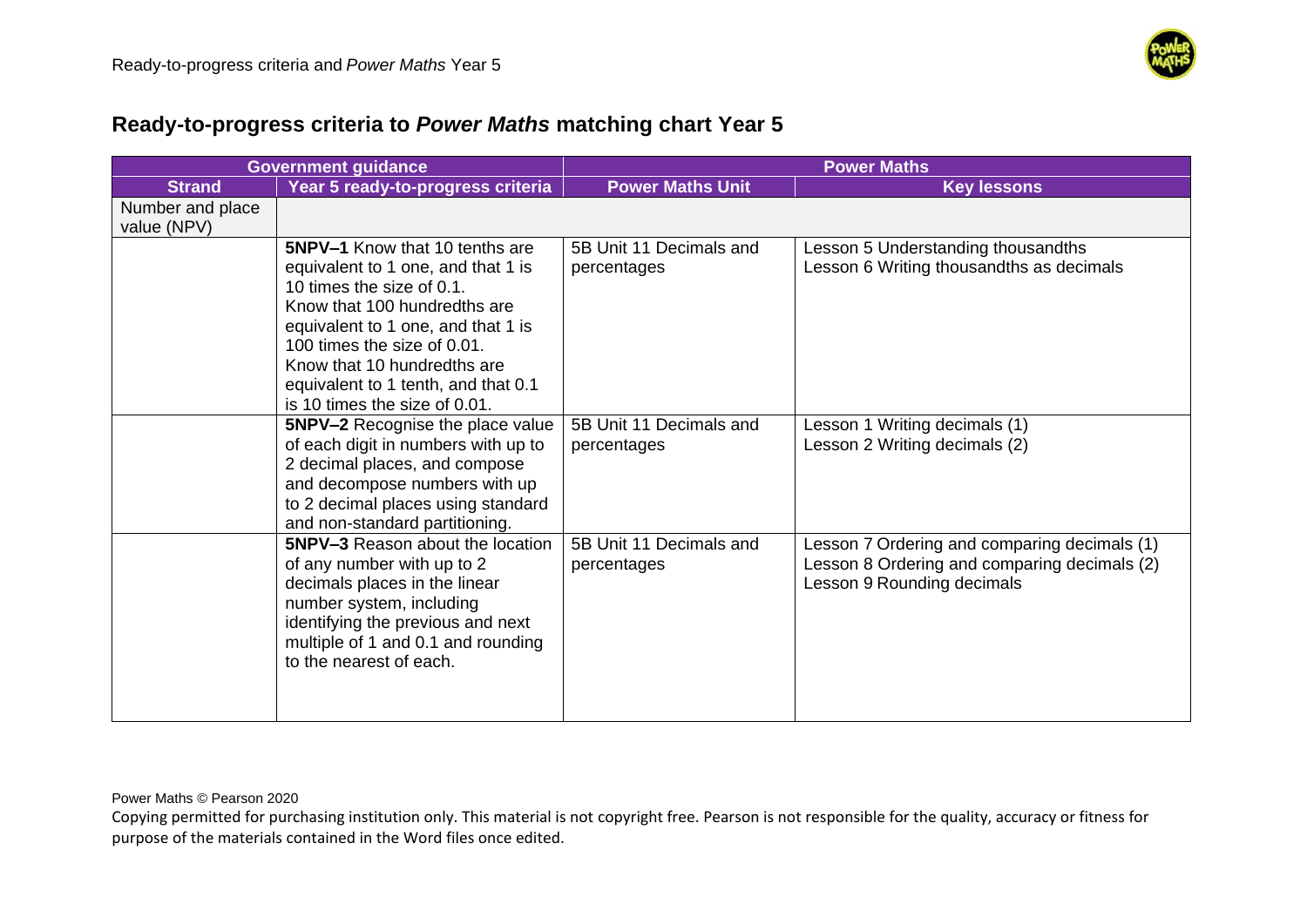

|                                     | 5NPV-4 Divide 1 into 2, 4, 5 and<br>10 equal parts, and read<br>scales/number lines marked in<br>units of 1 with 2, 4, 5 and 10 equal<br>parts.                                      | 3B Unit 9 Fractions (1)                      | Lesson 1 Unit and non-unit fractions<br>Lesson 3 Tenths (1)<br>Lesson 5 Fractions as numbers (1)                                                                                                                                |
|-------------------------------------|--------------------------------------------------------------------------------------------------------------------------------------------------------------------------------------|----------------------------------------------|---------------------------------------------------------------------------------------------------------------------------------------------------------------------------------------------------------------------------------|
|                                     | <b>5NPV-5</b> Convert between units of<br>measure, including using common<br>decimals and fractions.                                                                                 | 5C Unit 16 Measure -<br>converting units     | Lesson 1 Metric units (1)<br>Lesson 2 Metric units (2)<br>Lesson 3 Metric units (3)<br>Lesson 4 Metric units (4)<br>Lesson 5 Imperial units of length<br>Lesson 6 Imperial units of mass<br>Lesson 7 Imperial units of capacity |
| Number facts (NF)                   |                                                                                                                                                                                      |                                              |                                                                                                                                                                                                                                 |
|                                     | 5NF-1 Secure fluency in<br>multiplication table facts, and<br>corresponding division facts,<br>through continued practice.                                                           | 4A Unit 5 Multiplication and<br>division (1) | Lesson 5 Multiplying and dividing by 6<br>Lesson 7 Multiplying and dividing by 9<br>Lesson 9 Multiplying and dividing by 7<br>Lesson 11 11 and 12 times-tables                                                                  |
|                                     | 5NF-2 Apply place-value<br>knowledge to known additive and<br>multiplicative number facts (scaling<br>facts by 1 tenth or 1 hundredth).                                              | 5A Unit 5 Multiplication and<br>division (1) | Lesson 9 Dividing whole numbers by 10, 100 and<br>1,000                                                                                                                                                                         |
| Multiplication and<br>division (MD) |                                                                                                                                                                                      |                                              |                                                                                                                                                                                                                                 |
|                                     | 5MD-1 Multiply and divide<br>numbers by 10 and 100;<br>understand this as equivalent to<br>making a number 10 or 100 times<br>the size, or 1 tenth or 1 hundredth<br>times the size. | 5A Unit 5 Multiplication and<br>division (1) | Lesson 8 Multiplying whole numbers by 10, 100<br>and 1,000<br>Lesson 9 Dividing whole numbers by 10, 100 and<br>1,000                                                                                                           |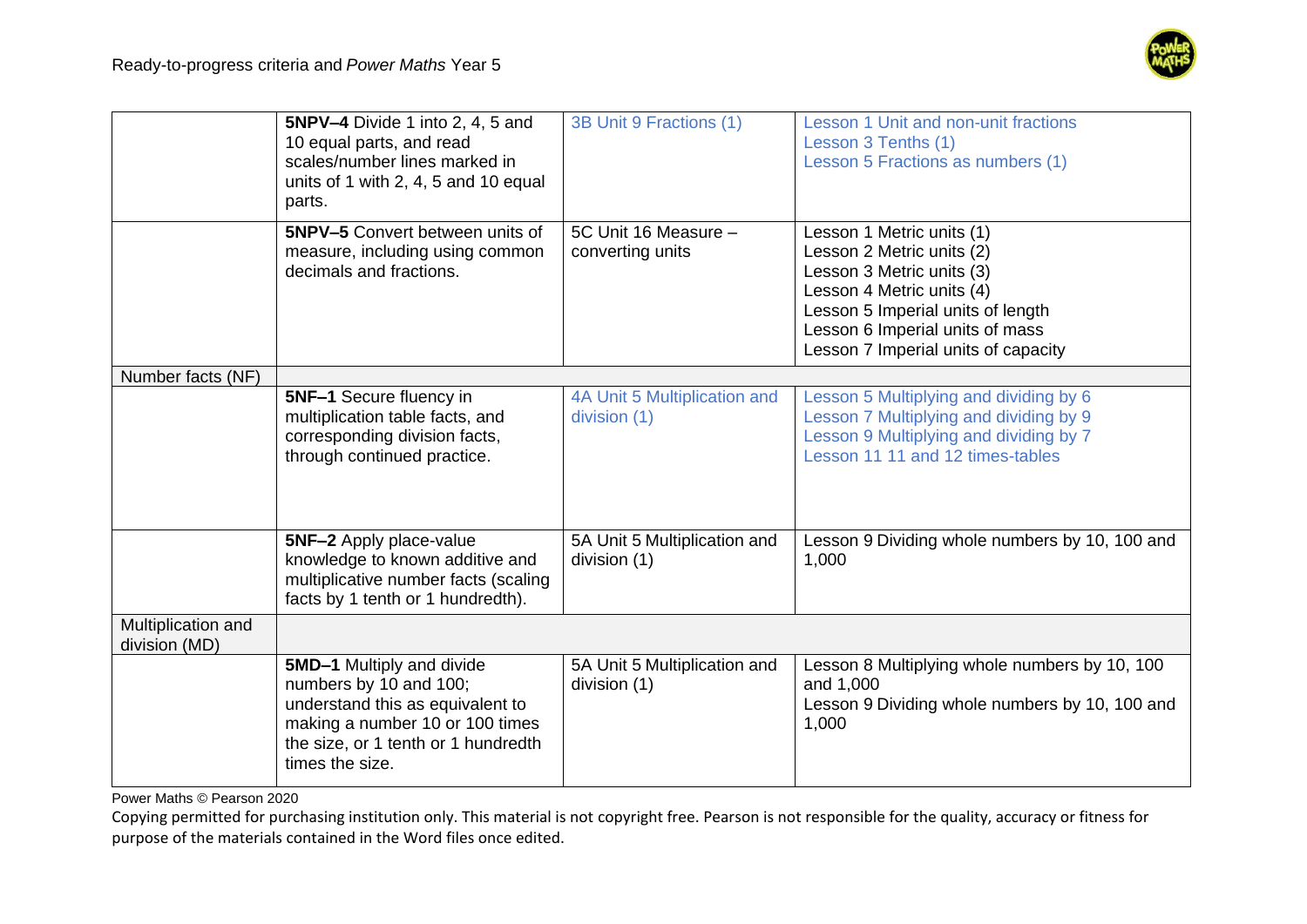

|               | <b>5MD-2</b> Find factors and multiples<br>of positive whole numbers,<br>including common factors and<br>common multiples, and express a<br>given number as a product of 2 or<br>3 factors. | 5A Unit 5 Multiplication and<br>division (1) | Lesson 1 Multiples<br>Lesson 2 Factors                                                                                                                        |
|---------------|---------------------------------------------------------------------------------------------------------------------------------------------------------------------------------------------|----------------------------------------------|---------------------------------------------------------------------------------------------------------------------------------------------------------------|
|               | 5MD-3 Multiply any whole number<br>with up to 4 digits by any one-digit<br>number using a formal written<br>method.                                                                         | 5A Unit 5 Multiplication and<br>division (2) | Lesson 1 Multiplying numbers up to 4 digits by a<br>1-digit number                                                                                            |
|               | <b>5MD-4</b> Divide a number with up to<br>4 digits by a one-digit number<br>using a formal written method, and<br>interpret remainders appropriately<br>for the context.                   | 5A Unit 5 Multiplication and<br>division (2) | Lesson 7 Dividing up to a 4-digit number by a 1-<br>digit number (1)<br>Lesson 8 Dividing up to a 4-digit number by a 1-<br>digit number (2)                  |
| Fractions (F) |                                                                                                                                                                                             |                                              |                                                                                                                                                               |
|               | <b>5F-1</b> Find non-unit fractions of<br>quantities.                                                                                                                                       | 4B Unit 9 Fractions (2)                      | Lesson 6 Calculating fractions of a quantity<br>Lesson 7 Problem solving - fraction of a quantity<br>Lesson 8 Problem solving - fraction of a quantity<br>(2) |
|               | 5F-2 Find equivalent fractions and<br>understand that they have the<br>same value and the same position<br>in the linear number system.                                                     | 5B Unit 8 Fractions (1)                      | Lesson 1 Equivalent fractions                                                                                                                                 |
|               | 5F-3 Recall decimal fraction<br>equivalents for 1/2, 1/4, 1/5 and<br>1/10, and for multiples of these<br>proper fractions.                                                                  | 5B Unit 11 Decimals and<br>percentages       | Lesson 3 Decimals as fractions (1)                                                                                                                            |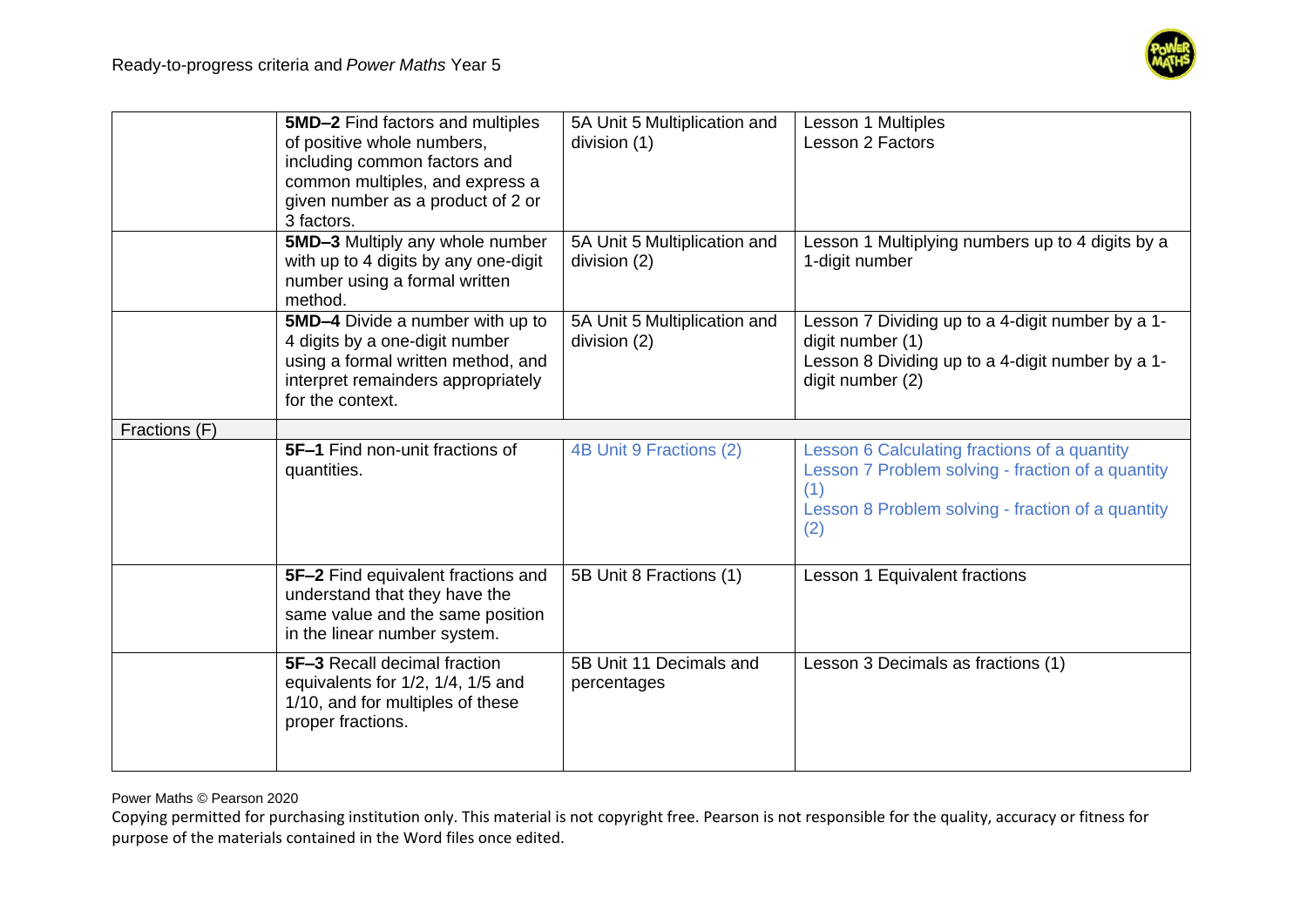

| Geometry (G) |                                                                                                            |                                                   |                                                                                                                                                                              |
|--------------|------------------------------------------------------------------------------------------------------------|---------------------------------------------------|------------------------------------------------------------------------------------------------------------------------------------------------------------------------------|
|              | 5G-1 Compare angles, estimate<br>and measure angles in degrees (°)<br>and draw angles of a given size.     | 5C Unit 13 Geometry -<br>properties of shapes (1) | Lesson 1 Measuring angles in degrees<br>Lesson 2 Measuring with a protractor (1)<br>Lesson 3 Measuring with a protractor (2)<br>Lesson 4 Drawing lines and angles accurately |
|              | 5G-2 Compare areas and<br>calculate the area of rectangles<br>(including squares) using standard<br>units. | 5A Unit 5 Measure - area<br>and perimeter         | Lesson 4 Calculating area (1)<br>Lesson 5 Calculating area (2)<br>Lesson 6 Comparing area                                                                                    |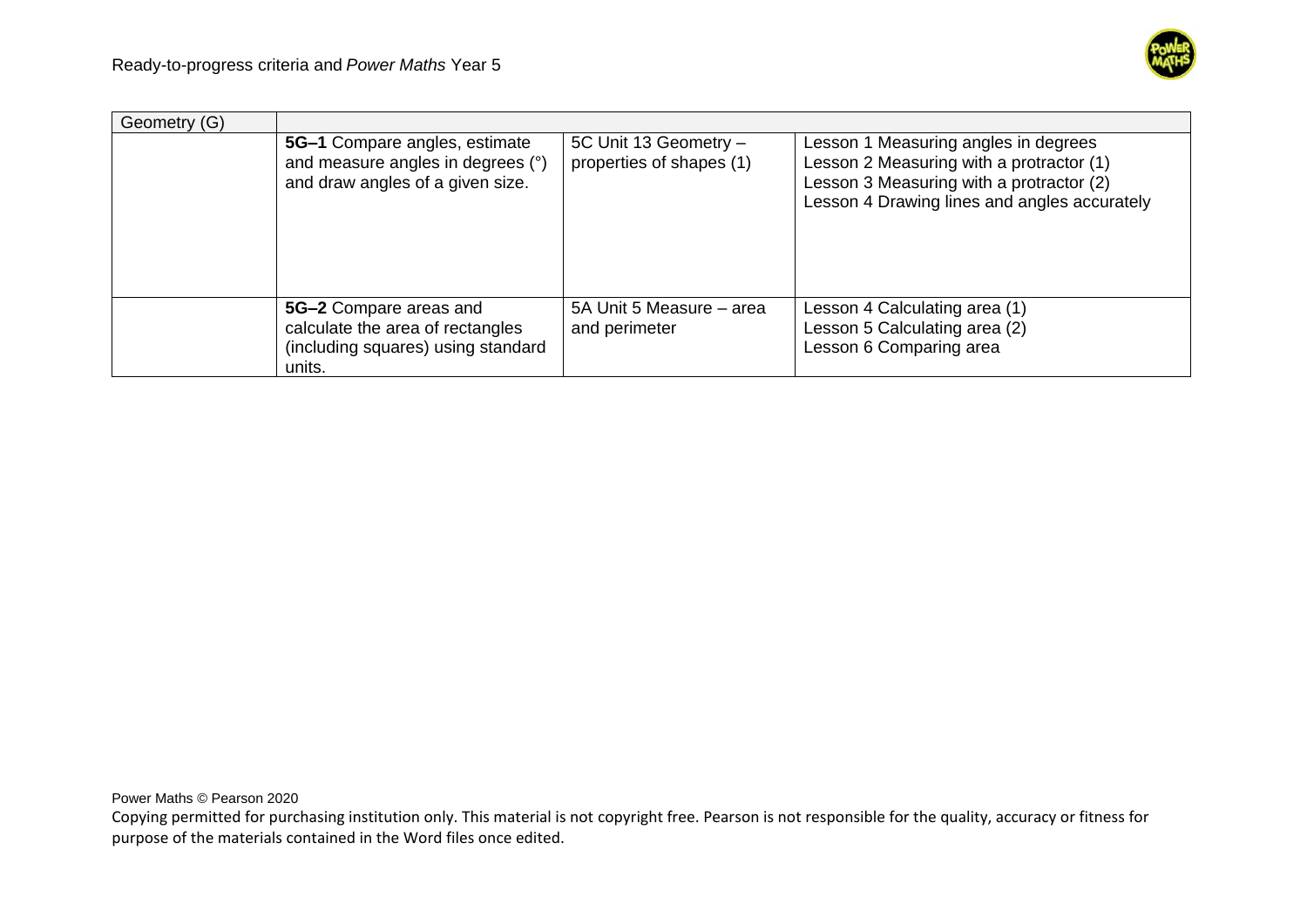

| <b>Government guidance</b>      |                                                                                                                                                                                                                                    | <b>Power Maths</b>                         |                                                                                                                             |
|---------------------------------|------------------------------------------------------------------------------------------------------------------------------------------------------------------------------------------------------------------------------------|--------------------------------------------|-----------------------------------------------------------------------------------------------------------------------------|
| <b>Strand</b>                   | Year 6 ready-to-progress criteria                                                                                                                                                                                                  | <b>Power Maths Unit</b>                    | <b>Key lessons</b>                                                                                                          |
| Number and place<br>value (NPV) |                                                                                                                                                                                                                                    |                                            |                                                                                                                             |
|                                 | <b>6NPV-1 Understand the</b><br>relationship between powers of 10<br>from 1 hundredth to 10 million, and                                                                                                                           | 6A Unit 1 Place value within<br>10,000,000 | Lesson 1 Numbers to 1,000,000<br>Lesson 2 Numbers to 10,000,000 (1)                                                         |
|                                 | use this to make a given number<br>10, 100, 1,000, 1 tenth, 1<br>hundredth or 1 thousandth times<br>the size (multiply and divide by 10,<br>100 and 1,000).                                                                        | 6B Unit 7 Decimals                         | Lesson 1 Multiplying by 10, 100 and 1,000<br>Lesson 2 Dividing by multiples of 10, 100 and<br>1,000                         |
|                                 | <b>6NPV-2</b> Recognise the place value<br>of each digit in numbers up to 10<br>million, including decimal fractions,<br>and compose and decompose<br>numbers up to 10 million using<br>standard and non-standard<br>partitioning. | 6A Unit 1 Place value within<br>10,000,000 | Lesson 3 Numbers to 10,000,000 (2)                                                                                          |
|                                 | <b>6NPV-3</b> Reason about the location<br>of any number up to 10 million,<br>including decimal fractions, in the<br>linear number system, and round<br>numbers, as appropriate, including<br>in contexts.                         | 6A Unit 1 Place value within<br>10,000,000 | Lesson 4 Number line to 10,000,000<br>Lesson 5 Comparing and ordering numbers to<br>10,000,000<br>Lesson 6 Rounding numbers |

Power Maths © Pearson 2020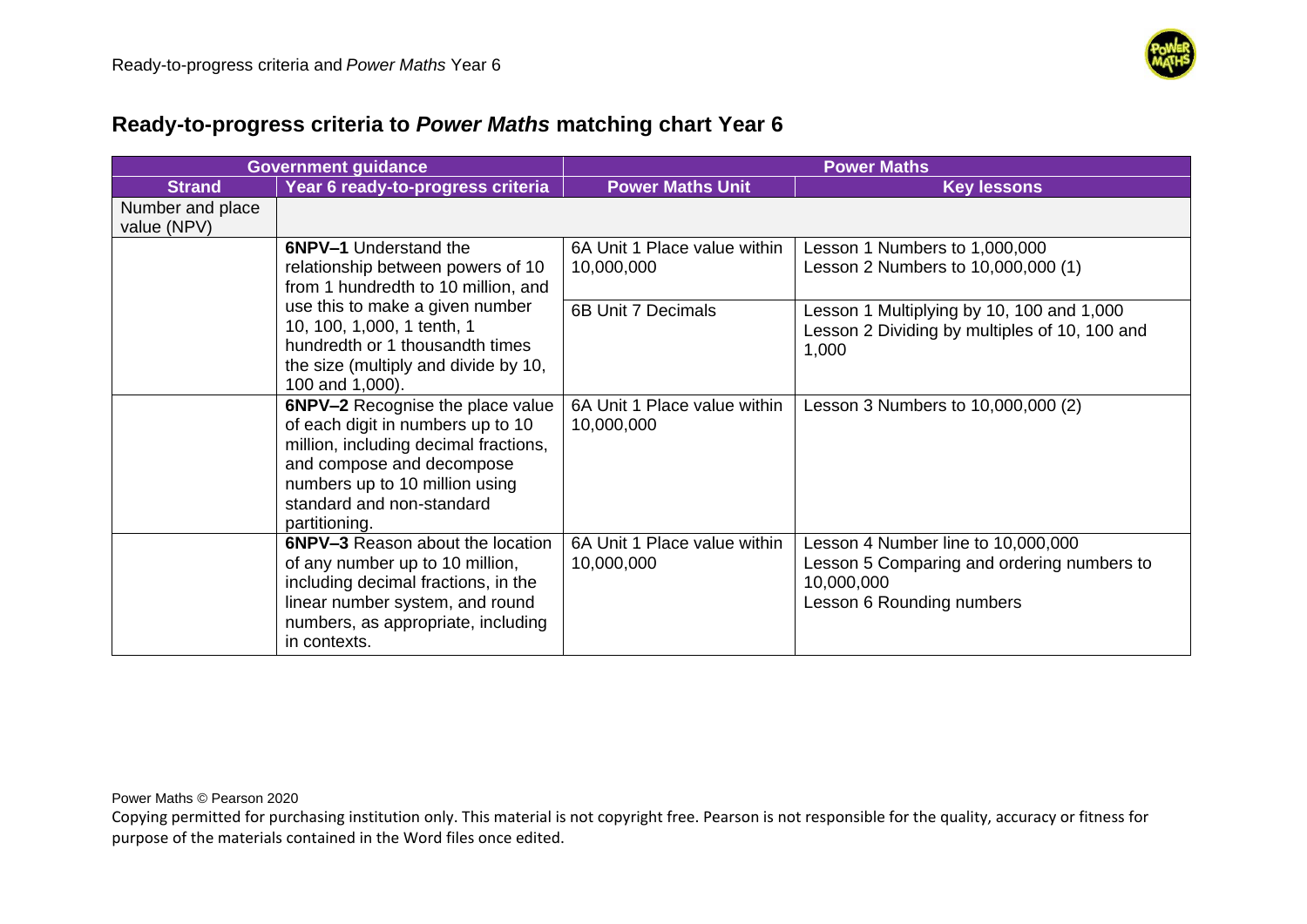

|                                  | 6NPV-4 Divide powers of 10, from<br>1 hundredth to 10 million, into 2, 4,<br>5 and 10 equal parts, and read<br>scales/number lines with labelled<br>intervals divided into 2, 4, 5 and 10<br>equal parts.                                        | 6A Unit 1 Place value within<br>10,000,000<br>6A Unit 5 Fractions (2)<br>6B Unit 10 Measure -<br>imperial and metric<br>measures | Lesson 4 Number line to 10,000,000<br>Lesson 8 Calculating fractions of amounts<br>Lesson 9 Problem solving - fractions of amounts<br><b>Lesson 1 Metric measures</b> |
|----------------------------------|--------------------------------------------------------------------------------------------------------------------------------------------------------------------------------------------------------------------------------------------------|----------------------------------------------------------------------------------------------------------------------------------|-----------------------------------------------------------------------------------------------------------------------------------------------------------------------|
|                                  |                                                                                                                                                                                                                                                  | 6C Unit 15 Statistics                                                                                                            | Lesson 9 Interpreting line graphs<br>Lesson 10 Constructing line graphs                                                                                               |
| Addition and<br>subtraction (AS) |                                                                                                                                                                                                                                                  |                                                                                                                                  |                                                                                                                                                                       |
|                                  | <b>6AS/MD-1</b> Understand that 2<br>numbers can be related additively<br>or multiplicatively, and quantify<br>additive and multiplicative<br>relationships (multiplicative<br>relationships restricted to<br>multiplication by a whole number). | 6A Unit 3 Four operations<br>(2)                                                                                                 | <b>Lesson 1 Common factors</b><br>Lesson 2 Common multiples<br>Lesson 7 Mental calculations (1)<br>Lesson 8 Mental calculations (2)                                   |
|                                  | <b>6AS/MD-2</b> Use a given additive or<br>multiplicative calculation to derive<br>or complete a related calculation,<br>using arithmetic properties, inverse<br>relationships, and place-value<br>understanding.                                | 6A Unit 3 Four operations<br>(2)                                                                                                 | Lesson 9 Reasoning from known facts                                                                                                                                   |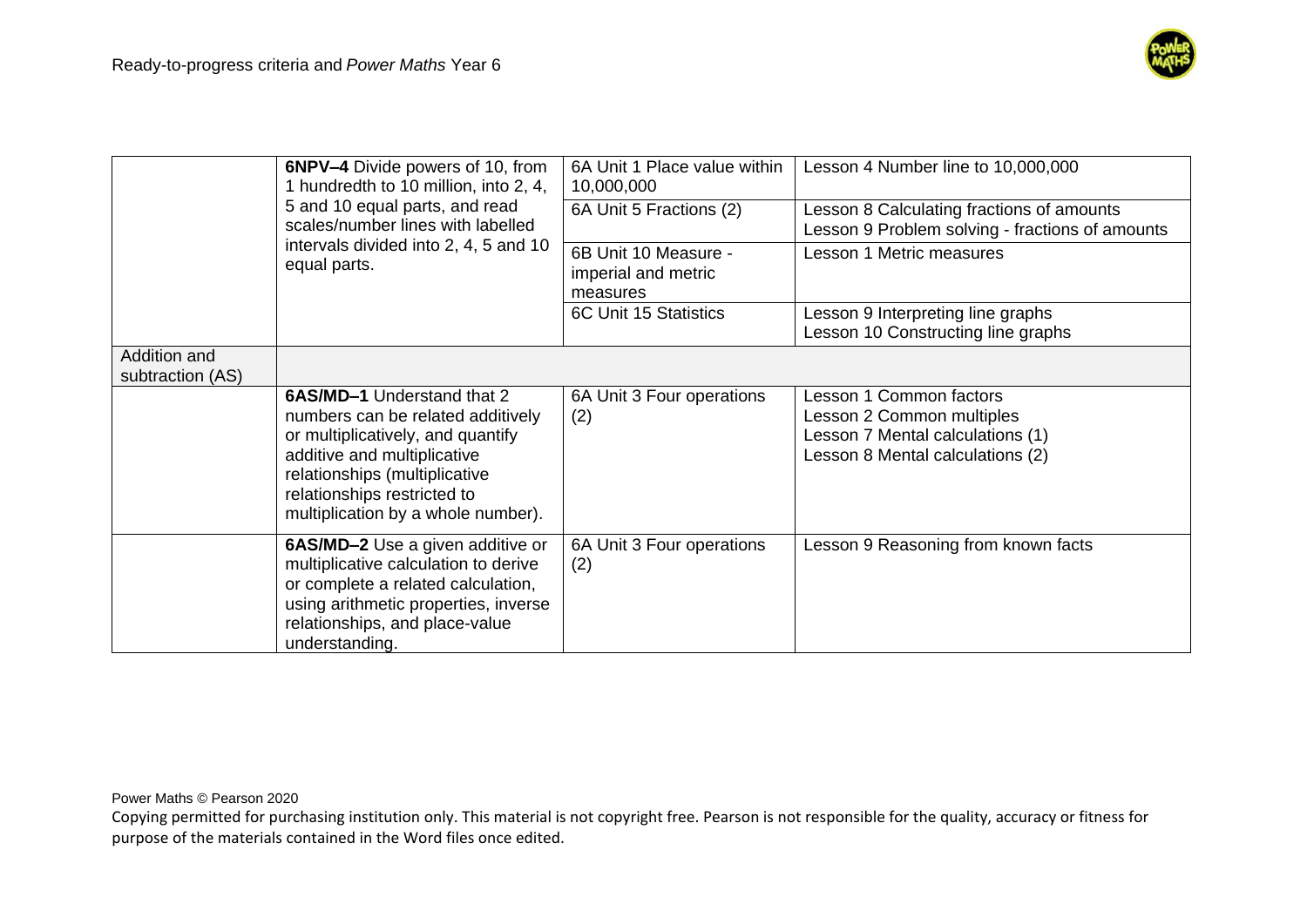

|                                     | 6AS/MD-3 Solve problems<br>involving ratio relationships.                                                                                                                                                 | 6B Unit 12 Ratio and<br>proportion | Lesson 1 Ratio (1)<br>Lesson 2 Ratio (2)<br>Lesson 3 Ratio (3)<br>Lesson 4 Ratio (4)<br>Lesson 8 Problem solving - ratio and proportion<br>(1)<br>Lesson 9 Problem solving - ratio and proportion<br>(2) |
|-------------------------------------|-----------------------------------------------------------------------------------------------------------------------------------------------------------------------------------------------------------|------------------------------------|----------------------------------------------------------------------------------------------------------------------------------------------------------------------------------------------------------|
|                                     | <b>6AS/MD-4</b> Solve problems with 2<br>unknowns.                                                                                                                                                        | 6B Unit 9 Algebra                  | Lesson 10 Solving equations (4)<br>Lesson 11 Solving equations (5)                                                                                                                                       |
| Multiplication and<br>division (MD) |                                                                                                                                                                                                           |                                    |                                                                                                                                                                                                          |
|                                     | For year 6, MD ready-to-progress criteria are combined with AS ready-to-progress criteria<br>(please see above).                                                                                          |                                    |                                                                                                                                                                                                          |
| Fractions (F)                       |                                                                                                                                                                                                           |                                    |                                                                                                                                                                                                          |
|                                     | <b>6F-1</b> Recognise when fractions<br>can be simplified, and use common<br>factors to simplify fractions.                                                                                               | 6A Unit 4 Fractions (1)            | Lesson 1 Simplifying fractions (1)<br>Lesson 2 Simplifying fractions (2)                                                                                                                                 |
|                                     | 6F-2 Express fractions in a<br>common denomination and use<br>this to compare fractions that are<br>similar in value.                                                                                     | 6A Unit 4 Fractions (1)            | Lesson 4 Comparing and ordering fractions (1)                                                                                                                                                            |
|                                     | 6F-3 Compare fractions with<br>different denominators, including<br>fractions greater than 1, using<br>reasoning, and choose between<br>reasoning and common<br>denomination as a comparison<br>strategy. | 6A Unit 4 Fractions (1)            | Lesson 5 Comparing and ordering fractions (2)                                                                                                                                                            |